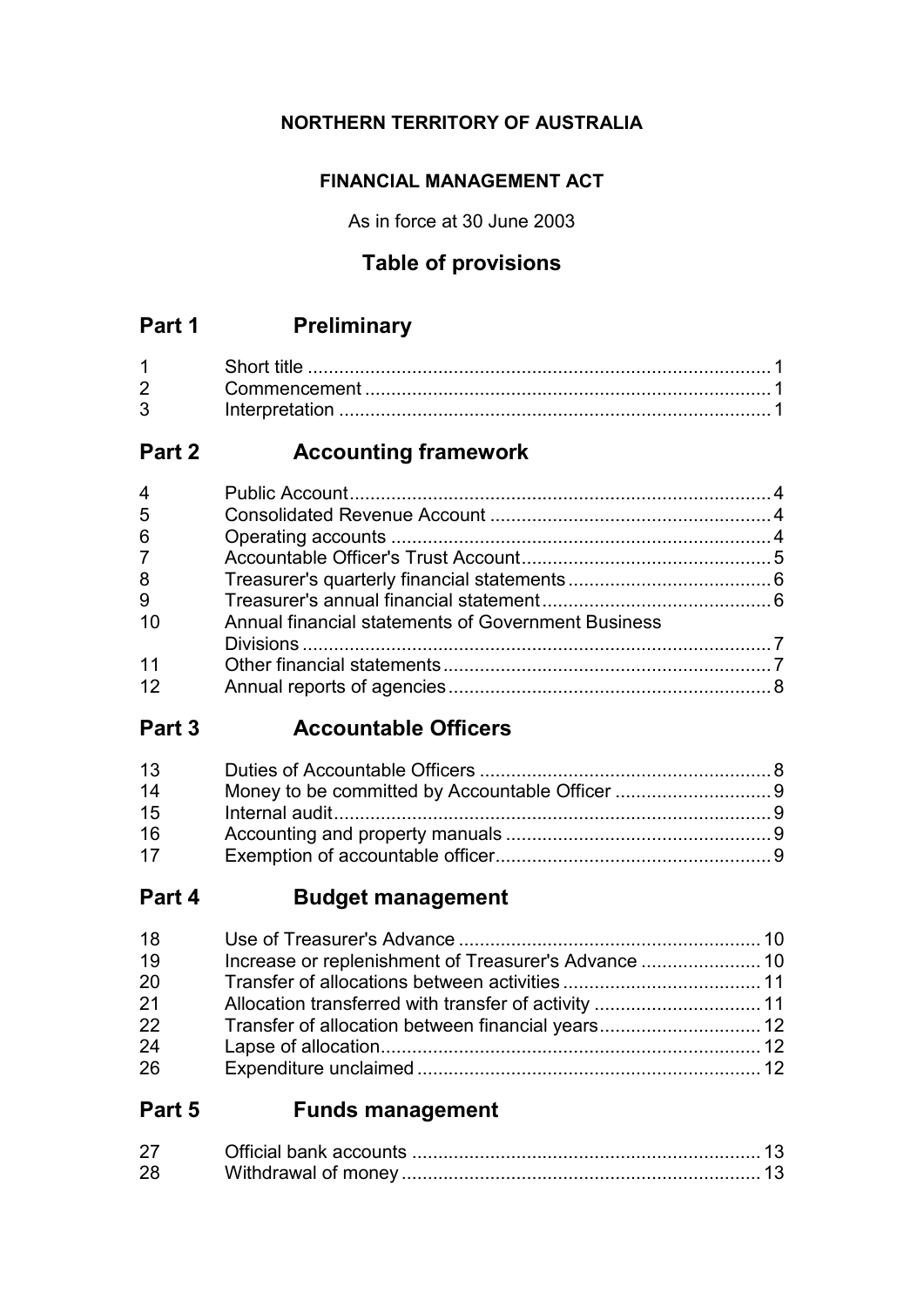| 29 |                                                        |  |
|----|--------------------------------------------------------|--|
| 30 |                                                        |  |
| 31 |                                                        |  |
| 32 |                                                        |  |
| 33 |                                                        |  |
| 34 |                                                        |  |
| 35 |                                                        |  |
| 36 | Capital structure and dividends of Government Business |  |
|    |                                                        |  |
|    |                                                        |  |
|    |                                                        |  |

#### Administration Part 6

| 38. |  |
|-----|--|
| 39  |  |

#### Part 7 **Miscellaneous**

#### Repeal, savings and transitional Part 8

| 42 |  |
|----|--|
| 43 |  |
| 44 |  |
| 45 |  |
| 46 |  |

### **Schedule**

**ENDNOTES**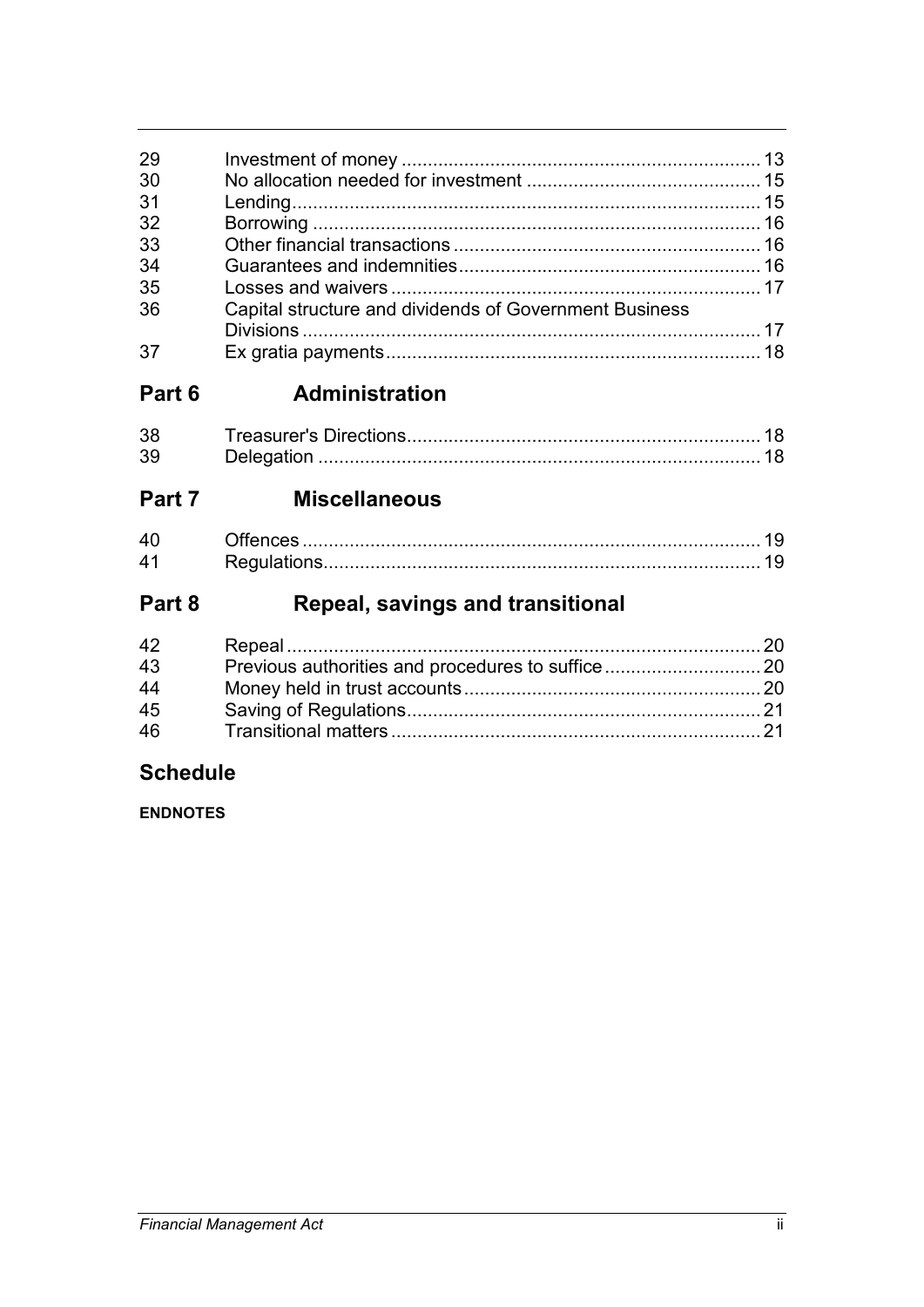### **NORTHERN TERRITORY OF AUSTRALIA**

As in force at 30 June 2003 \_\_\_\_\_\_\_\_\_\_\_\_\_\_\_\_\_\_\_\_

\_\_\_\_\_\_\_\_\_\_\_\_\_\_\_\_\_\_\_\_

### **FINANCIAL MANAGEMENT ACT**

#### **An Act relating to the financial management of the Territory and certain Government business activities, and for related purposes**

### **Part 1 Preliminary**

#### **1 Short title**

This Act may be cited as the *Financial Management Act*.

#### **2 Commencement**

This Act shall come into operation on a date to be fixed by the Administrator by notice in the *Gazette*.

#### **3 Interpretation**

(1) In this Act, unless the contrary intention appears:

#### *Accountable Officer*:

- (a) in relation to an Agency means the chief executive (however described) of the Agency or a person who the Treasurer declares in writing to be the Accountable Officer for the purposes of this Act; or
- (b) in relation to the Central Holding Authority means the person who the Treasurer declares in writing to be the Accountable Officer of the Authority.

*accounts* mean the records, however compiled, recorded or stored (whether in written or printed form or on film or by electronic process or otherwise) of transactions in respect of money or property held by or for the Territory or an Agency, and includes books, documents, writings, money forms, vouchers and other recorded information of any kind from which accounts have been compiled.

*Agency* means a unit of government administration, or office or statutory corporation, nominated in an Administrative Arrangements Order as an Agency for the purposes of this Act, and includes,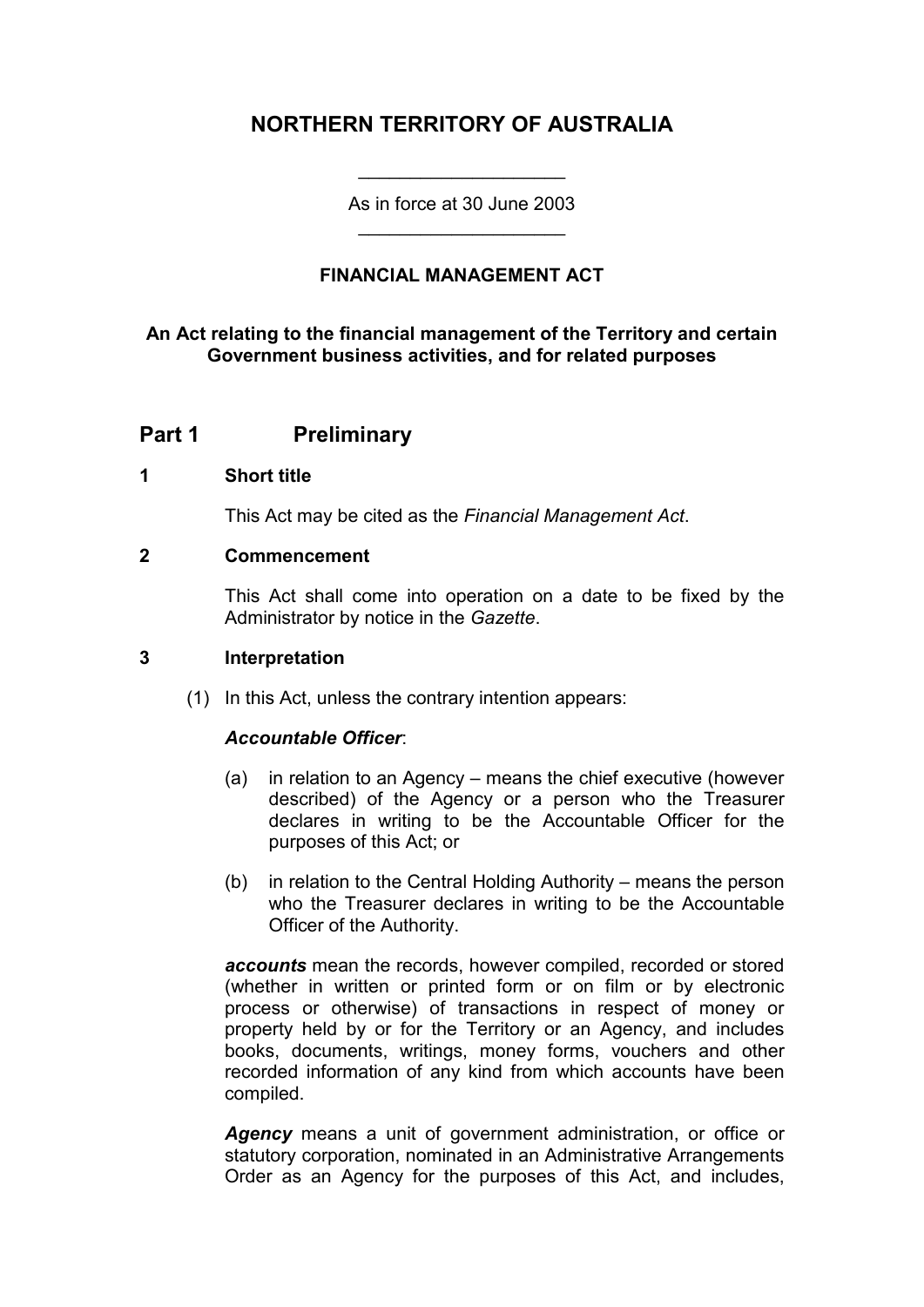where the case requires, a part or division (by whatever name called) of an Agency.

#### *Allocation* means:

- (a) an amount authorised to be paid from the Central Holding Authority pursuant to an Appropriation Act and includes any variation of that amount authorised in accordance with this or any other Act; or
- (b) an amount required by any other Act to be provided from the public moneys of the Territory.

*Appropriation Act* includes a Supply Act, an annual Appropriation Act or an additional Appropriation Act which authorises an Allocation to a Purpose.

*audit* has the same meaning as in the *Audit Act*.

*employee*, in relation to an Agency, means a person employed by or in the business of the Agency, and includes the Accountable **Officer** 

*expenditure* means the payment of money for either actual or accrued expenses and includes an advance or transfer from an Operating Account.

*Government Business Division* means an Agency, or a part of an Agency, that:

- (a) recovers a significant proportion of its operating costs through charges on users; and
- (b) is determined by the Treasurer to be a Government Business Division.

*internal control* means the methods and procedures adopted within an Agency to:

- (a) promote operational efficiency, effectiveness and economy;
- (b) safeguard its assets and manage its liabilities and contingent liabilities;
- (c) deter and protect against fraud;
- (d) maintain the accuracy and reliability of its accounting information; and
- (e) ensure compliance with legislative provisions.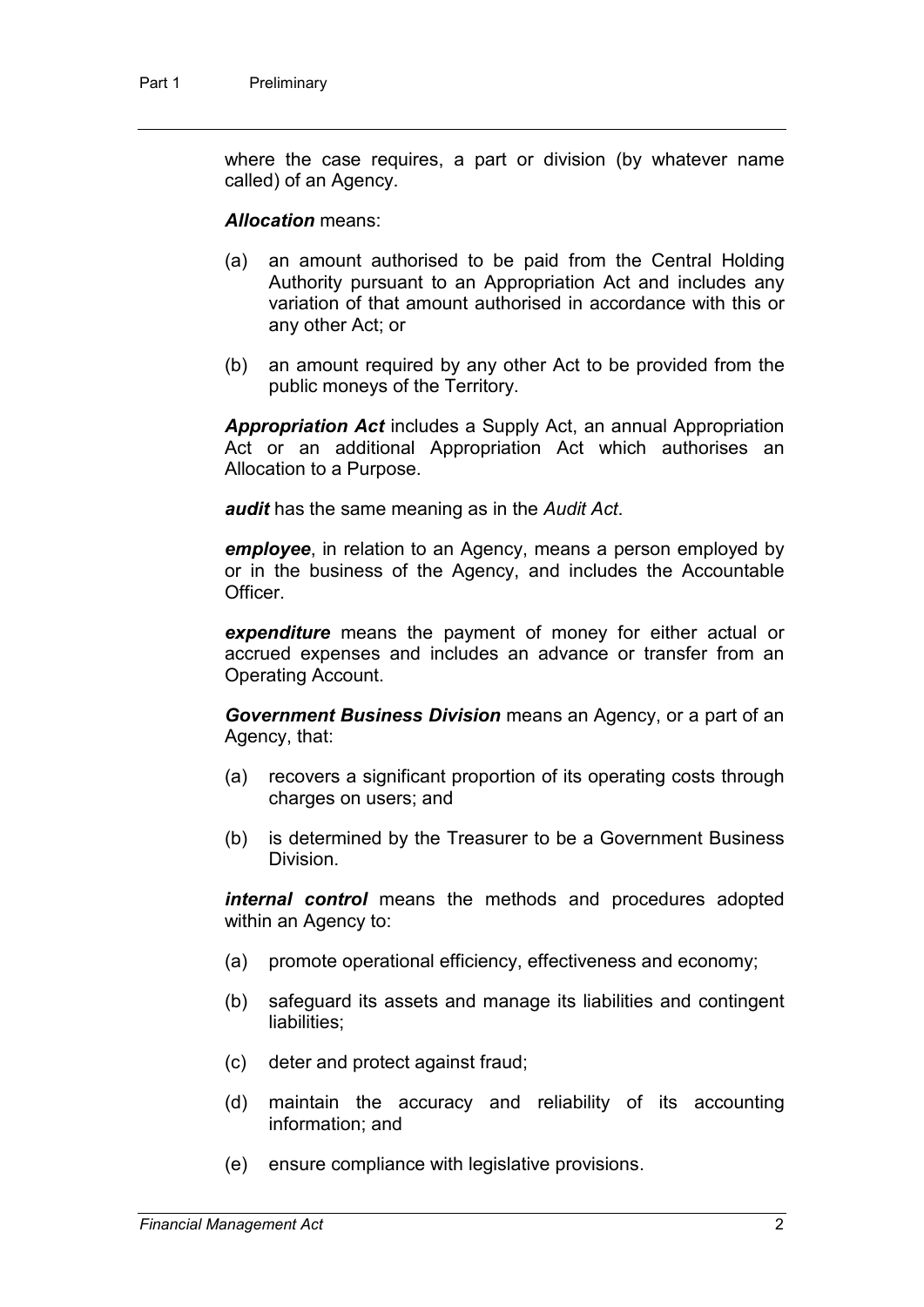*loss* includes:

- (a) a loss of or deficiencies in money or property held by or for the Territory or an Agency;
- (b) a loss arising out of the destruction, condemnation, obsolescence, abandonment, deterioration of or damage to property;
- (c) an irrecoverable overpayment and debts;
- (d) expenditure made without lawful authority; and
- (e) a loss of money due to failure to assess and levy revenue and other amounts receivable.

*money* means cash or negotiable instruments collected, received or held by or due to a person for or on behalf of the Territory or an Agency or held in an official bank account and includes funds transferred electronically or by any other means.

*official bank account* means an official bank account opened by the Treasurer in pursuance of section 27.

#### *Operating Account* means:

- (a) a Government Business Division Operating Account; or
- (b) an Agency Operating Account,

established under section 6(1).

*Purpose* means an appropriation to a Purpose (which may be designated as Outputs, Capital, Treasurer's Advance or another designation) that is specified in an Appropriation Act and includes a Purpose specified in a direction, determination or approval under section 18, 20 or 21 (whether or not the Purpose is specified in, or in a schedule to, an Appropriation Act) or created since the previous annual Appropriation Act.

*receipts* means money received into the Public Account and includes:

- (a) a transfer, advance or other remittance within the Public Account;
- (b) the amount of the value of units in a unit trust held by or on behalf of the Territory credited to the Public Account; and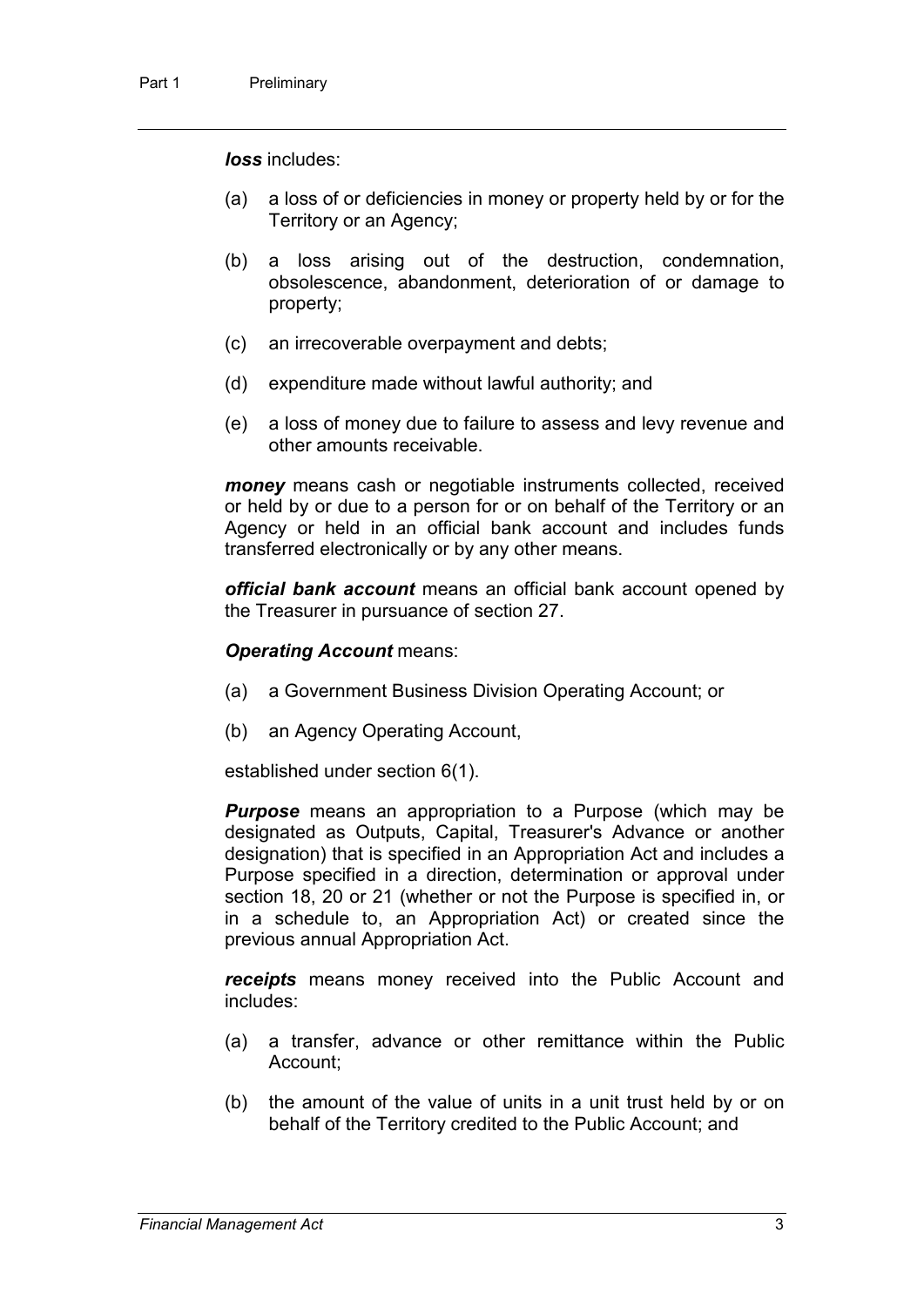(c) the amount of the value of funds managed on behalf of the Territory credited to the Public Account.

*securities* include inscribed stock, debentures, bonds, debenture stock, notes and any other document creating, evidencing or acknowledging indebtedness (whether or not constituting a charge on property).

*Treasurer's Advance* means an Allocation of that name.

(2) A reference in this Act to a Minister in relation to an Agency (whether the relationship is by reference to the Accountable Officer, Operating Account or otherwise) is a reference to the Minister to whom the administration of the Agency, or the Act by or under which the Agency is established, is allotted under an Administrative Arrangements Order or an Act.

### **Part 2 Accounting framework**

#### **4 Public Account**

- (1) The Treasurer shall establish and keep a Public Account of the receipts and expenditure of the Territory and Agencies.
- (2) The Public Account shall consist of:
	- (a) the Central Holding Authority; and
	- (b) the Operating Accounts.

#### **5 Consolidated Revenue Account**

- (1) There shall be credited to the Central Holding Authority all money received by or on behalf of the Territory or an Agency except that required or permitted by or under this or any other Act to be credited to an Operating Account or to an Accountable Officer's Trust Account.
- (2) Money must not be paid from the Central Holding Authority except as authorised under an Appropriation Act, this Act or another Act.

#### **6 Operating accounts**

- (1) The Treasurer shall establish for each Agency:
	- (a) an Operating Account for each Government Business Division for which the Agency is responsible; and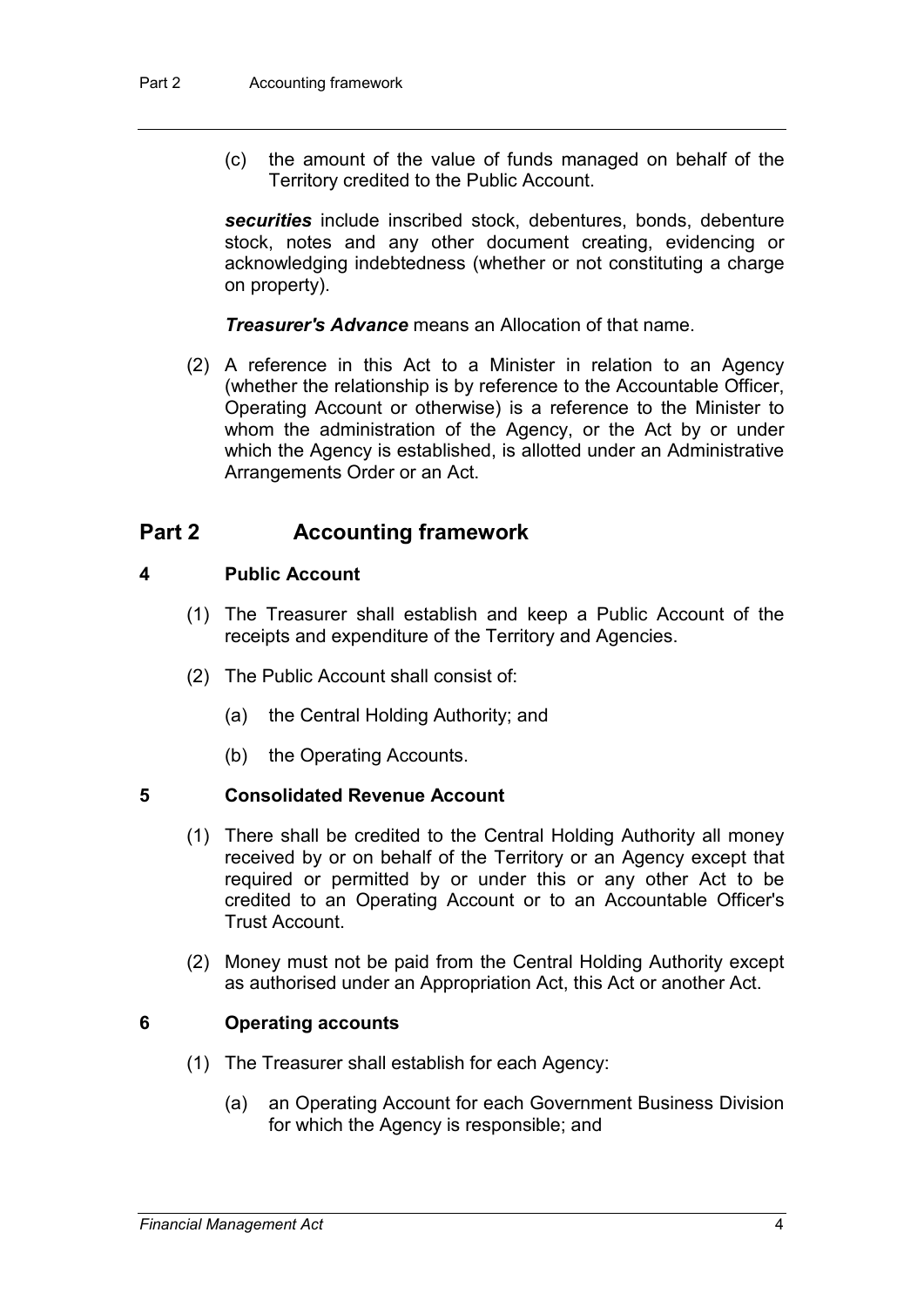- (b) an Agency Operating Account for all other functions of the Agency.
- (2) There shall be paid into an Operating Account:
	- (a) payments from the Central Holding Authority in respect of the functions for which the Agency is responsible;
	- (b) in the case of an Operating Account for a Government Business Division, all receipts of the Government Business Division; and
	- (c) such other categories of receipts as are from time to time agreed by the Treasurer and the Minister and specified in the Treasurer's Directions issued under section 38.
- (3) An amount of expenditure incurred may be paid from an Operating Account by the Accountable Officer of the Agency that performs the functions for which the Operating Account exists.
- (4) Subject to this Act and any other law of the Territory, if the Treasurer is satisfied at any time that there is available in an Agency Operating Account a credit balance in excess of the amount reasonably required, the Treasurer may transfer the whole or a part of the excess from the Operating Account to the Central Holding Authority.
- (5) The Accountable Officer of an Agency must keep in relation to his or her Operating Account the accounts that are specified in the Treasurer's Directions.

#### **7 Accountable Officer's Trust Account**

- (1) The Treasurer shall establish such Accountable Officer's Trust Accounts as are required by or under this Act or any other law in force in the Territory to be established for the receipt of money by the Territory or an Agency to be held in trust.
- (2) There shall be credited to an Accountable Officer's Trust Account all money required or permitted by this Act or any other law in force in the Territory to be held in trust by the Territory or an Agency.
- (3) Money may be withdrawn from an Accountable Officer's Trust Account only for the purposes of the trust to which the money relates or for any other purpose authorised by this Act or any other law in force in the Territory.
- (4) Each Accountable Officer must keep in relation to his or her Accountable Officer's Trust Account the accounts that are specified in the Treasurer's Directions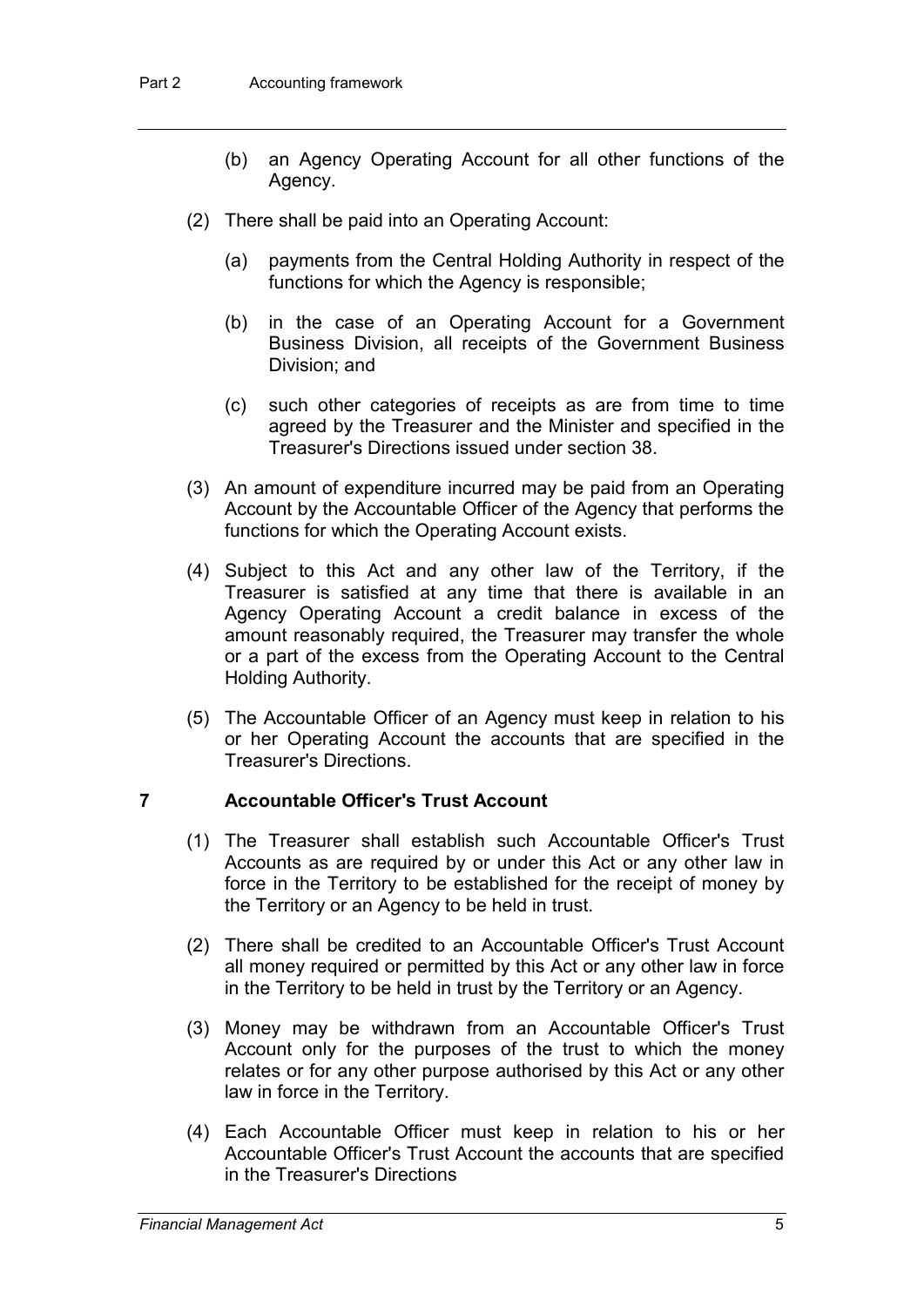#### **8 Treasurer's quarterly financial statements**

- (1) As soon as practicable after the end of each of the first, second and third quarters of a financial year, the Treasurer must prepare in the form the Treasurer considers appropriate, and publish in the *Gazette*, financial statements for the quarter.
- (2) In preparing those financial statements, the Treasurer may have regard to what is required to be included in the final fiscal results report for the financial year under the *Fiscal Integrity and Transparency Act*.

#### **9 Treasurer's annual financial statement**

- (1) Within the prescribed period, the Treasurer must prepare, in the form the Treasurer considers appropriate, an annual financial statement for a financial year.
- (2) The annual financial statement may incorporate the final fiscal results report for the financial year under the *Fiscal Integrity and Transparency Act*.
- (3) The annual financial statement is to include reports on the following during the financial year:
	- (a) all write-offs, waivers, postponements and gifts by the Treasurer under section 35;
	- (b) all ex gratia payments directed by the Treasurer under section 37.
- (4) The Treasurer must table in the Legislative Assembly:
	- (a) a signed copy of the annual financial statement; and
	- (b) a signed copy of the Auditor-General's report on the statement under the *Audit Act*,

within 6 sitting days of the Assembly after receiving the Auditor-General's report.

(5) In this section:

*prescribed period*, for a financial year, means:

- (a) 3 months after the end of the financial year; or
- (b) if the Administrator determines another period for the financial year – that other period.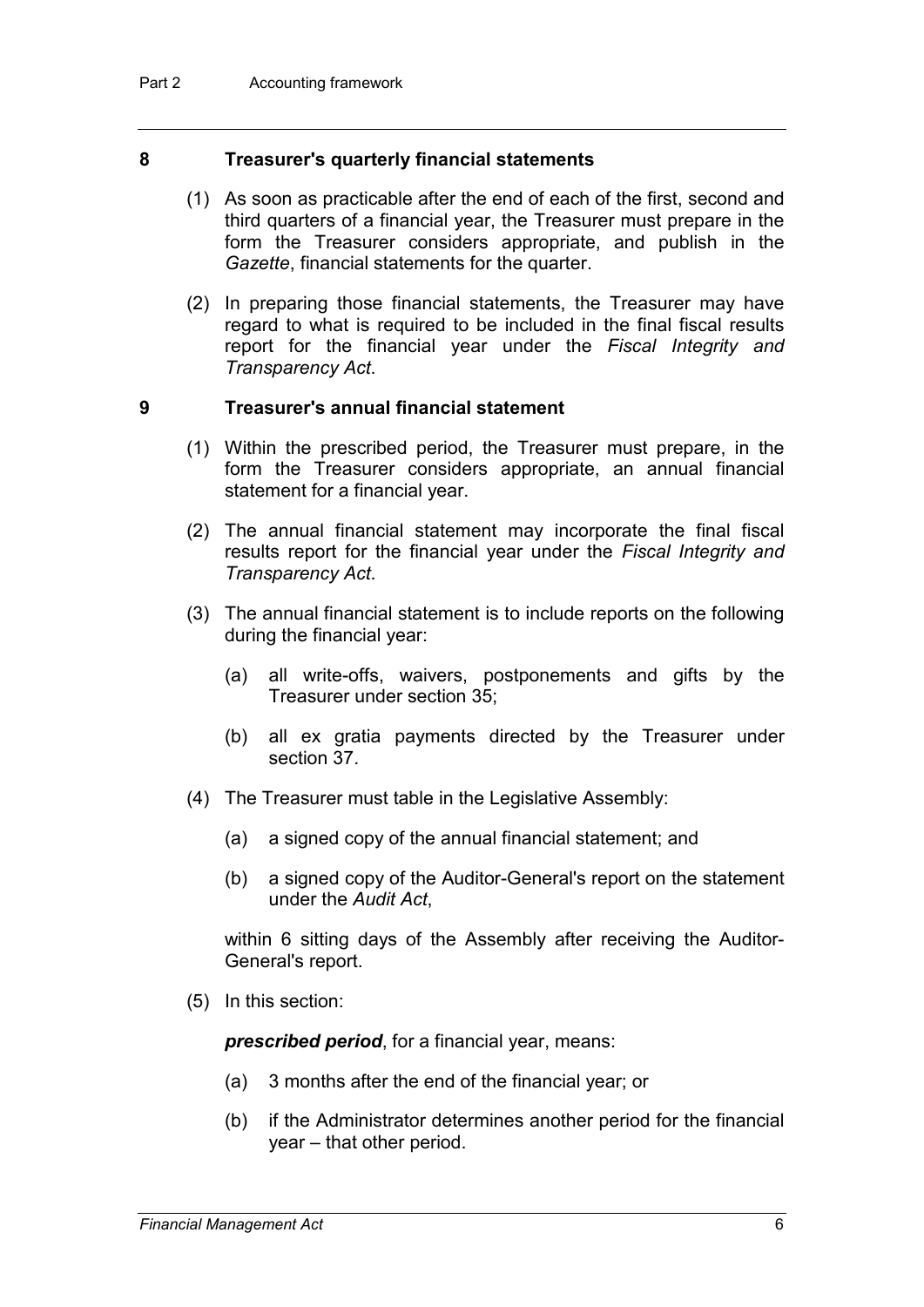#### **10 Annual financial statements of Government Business Divisions**

- (1) The Accountable Officer of an Agency responsible for a Government Business Division shall, within the period of 3 months immediately following the end of the financial year or such other period as the Treasurer in a particular case determines, prepare a financial statement in respect of the Government Business Division.
- (2) A financial statement under subsection (1) shall be prepared in such form as the Treasurer directs and, unless the Treasurer directs otherwise, be prepared on commercial accounting principles.
- (3) The Accountable Officer shall forward the financial statement to the Auditor-General who shall audit the statement and, within the period of 2 months after receiving it or such other period as the Administrator in a particular case allows, report on the statement to the Minister and forward a copy of the report to the Accountable Officer.
- (4) The Minister shall table the financial statement and the report of the Auditor-General on the statement in the Legislative Assembly within 6 sitting days of the Assembly after the delivery of the report of the Auditor-General to the Minister.

#### **11 Other financial statements**

- (1) Subject to any other law of the Territory, the Accountable Officer of an Agency must, if the Treasurer directs him or her to do so, prepare a financial statement in respect of the operations of, or specified functions of, the Agency for a financial year or another financial reporting period determined by the Treasurer.
- (2) A financial statement under subsection (1) is to be in the form the Treasurer directs and is to be prepared within:
	- (a) 3 months; or
	- (b) if the Treasurer determines another period in a particular case – that other period,

immediately after the end of the financial reporting period.

(3) The Treasurer may direct the Accountable Officer of an Agency to submit the financial statement directed to be prepared under subsection (1) to the Auditor-General who shall audit it and, within the period of 3 months after receiving it or such other period as the Administrator in a particular case allows, report on the statement to the Minister and forward a copy of the report to the Accountable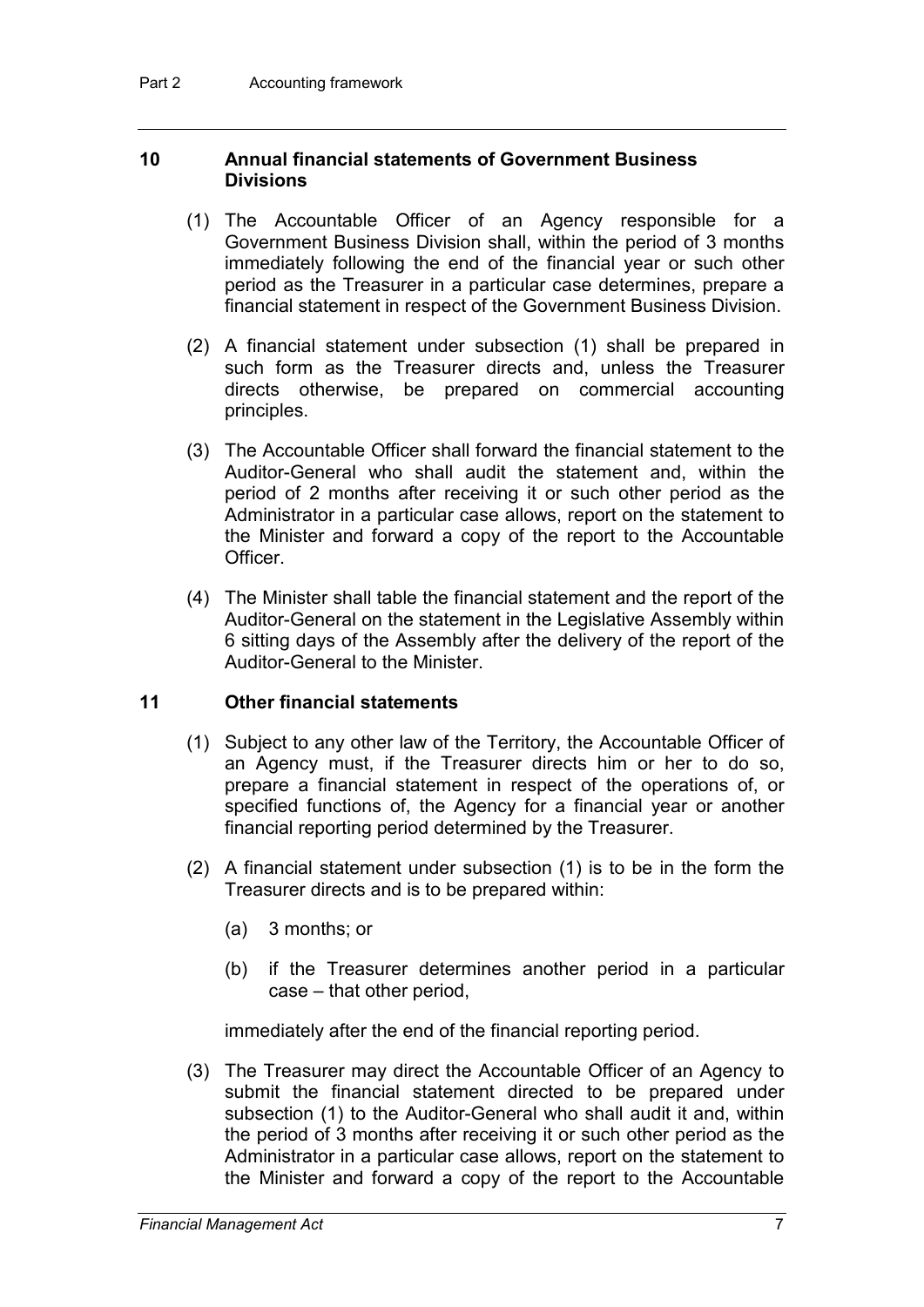**Officer** 

(4) The Minister shall table the financial statement and the report of the Auditor-General on the statement in the Legislative Assembly within 6 sitting days of the Assembly after the delivery of the report of the Auditor-General to the Minister.

#### **12 Annual reports of agencies**

All annual reports prepared under section 28 of the *Public Sector Employment and Management Act* shall contain financial statements prepared under section 10 or, where a relevant direction by the Treasurer has been given, under section 11.

### **Part 3 Accountable Officers**

#### **13 Duties of Accountable Officers**

- (1) The Accountable Officer of an Agency is responsible for the financial management of the Agency.
- (1A) The Accountable Officer of the Central Holding Authority is responsible for the financial management of the Central Holding Authority.
	- (2) The Accountable Officer of an Agency must ensure that:
		- (a) proper records of all transactions affecting the Agency are kept and that employees under his or her control observe the requirements of this Act, the Regulations and the Treasurer's Directions; and
		- (b) procedures in the Agency are such as will at all times afford a proper internal control.
- (2A) The Accountable Officer of the Central Holding Authority must ensure that:
	- (a) proper records of all transactions affecting the Central Holding Authority are kept and that the requirements of this Act, the Regulations and the Treasurer's Directions are observed; and
	- (b) the Central Holding Authority's procedures are such as will at all times afford a proper internal control of the Central Holding Authority.
	- (3) The Treasurer may, after consultation with the relevant Minister, issue a direction to the Accountable Officer of an Agency in relation to the financial management of the Agency.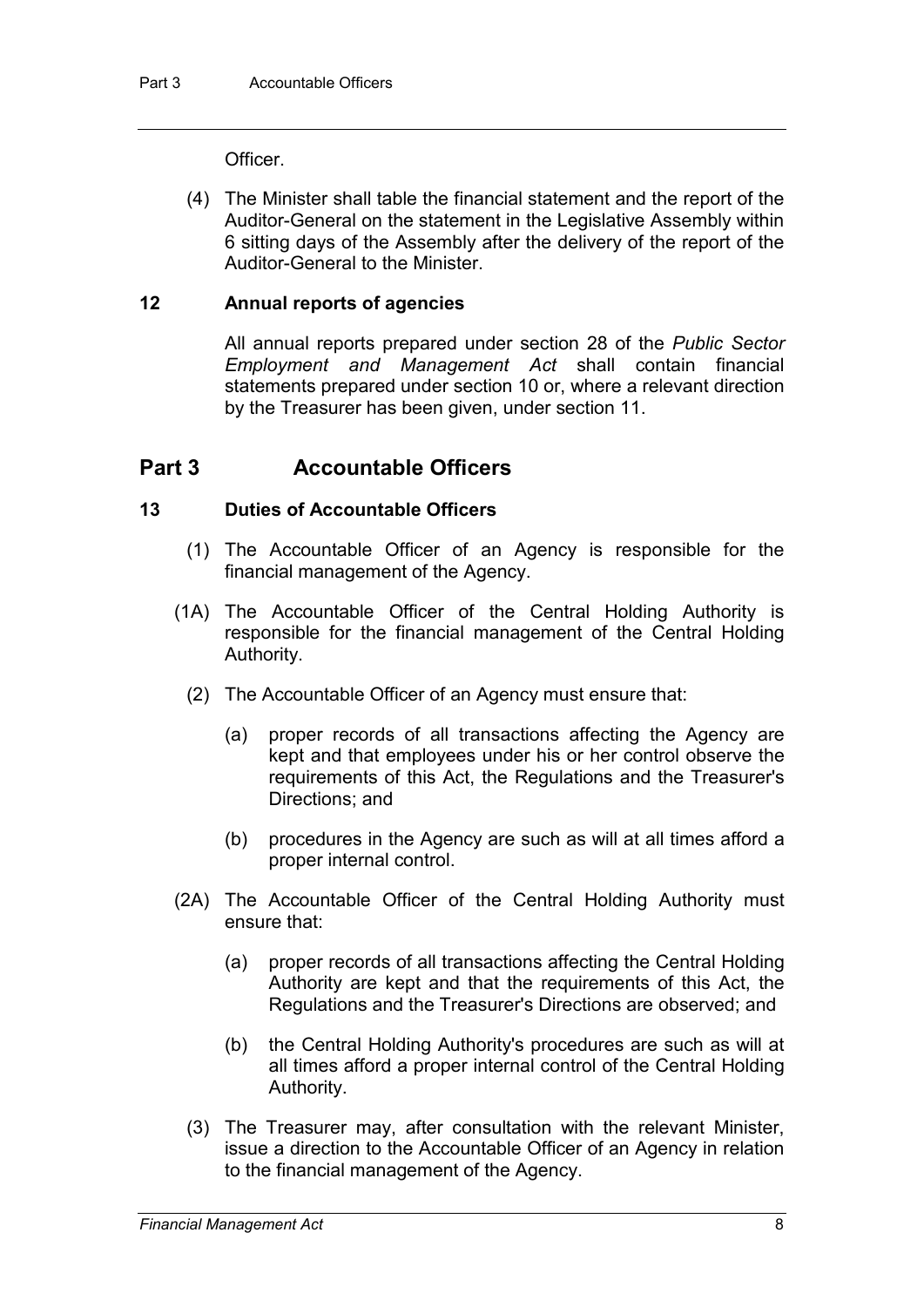(4) An Accountable Officer, and an employee of the Agency, to whom a direction under subsection (3) applies must comply with the direction.

#### **14 Money to be committed by Accountable Officer**

- (1) Money shall not be committed for expenditure except by an Accountable Officer or by a person acting on the authority of an Accountable Officer.
- (2) The Accountable Officer of an Agency must not commit money for expenditure unless satisfied that, when payment in respect of the transaction falls due, there will be sufficient funds available in the relevant Operating Account to make the payment.
- (2A) The Accountable Officer of the Central Holding Authority must not commit money for expenditure unless satisfied that, when payment in respect of the transaction falls due, there will be sufficient funds available in the Central Holding Authority to make the payment.
	- (3) The Minister may, in writing, direct the Accountable Officer of an Agency to commit money for an objective incidental to a function for which the Accountable Officer is responsible and, subject to subsection (2), the Accountable Officer shall comply with the direction.

#### **15 Internal audit**

- (1) The Accountable Officer of an Agency shall ensure that the Agency has an adequate internal audit capacity to assist the Accountable Officer in the performance of his or her functions under this Act.
- (2) The person in charge of an internal audit of an Agency shall, as soon as practicable after completing the internal audit, report to the Accountable Officer of the Agency the result of the audit.

#### **16 Accounting and property manuals**

The Accountable Officer of an Agency must issue and maintain an accounting and property manual for use by the employees of the Agency.

#### **17 Exemption of accountable officer**

(1) The Administrator may, by instrument in writing, direct that an Accountable Officer need not comply with this Act or such provisions of or under this Act as are specified in the instrument, or need only to comply with a provision subject to such conditions as the Administrator thinks fit and specifies in the instrument, and while the direction remains in force the Accountable Officer need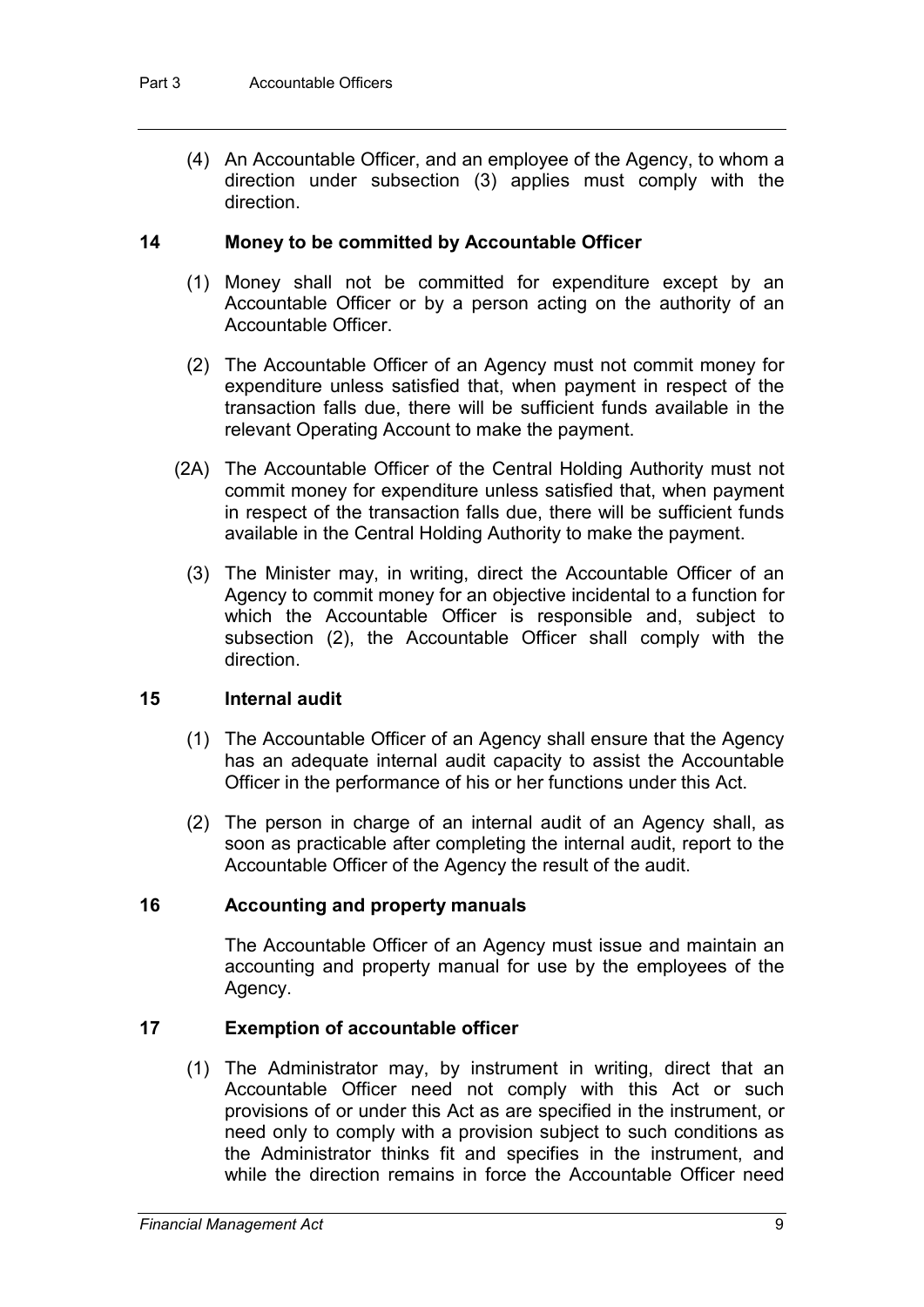not comply with the Act or the provision, or shall comply subject to those conditions, as the case may be.

(2) The Treasurer shall table a copy of an instrument under subsection (1) in the Legislative Assembly within 6 sitting days of the Assembly after the instrument is made.

### **Part 4 Budget management**

#### **18 Use of Treasurer's Advance**

- (1) The Treasurer may supplement an Allocation to a Purpose by transferring a portion of the Treasurer's Advance to that Purpose.
- (2) The Treasurer may transfer a proportion of the Treasurer's Advance to a Purpose to which no Allocation has been made by an Appropriation Act.

#### **19 Increase or replenishment of Treasurer's Advance**

- (1) Where the Administrator is satisfied, because of the reasons provided to him or her by the Treasurer, that the balance in the Consolidated Revenue Account will be in excess of that required, the Administrator may increase the Allocation to the Treasurer's Advance by an amount not exceeding the amount of the excess or 5% of the total of Allocations provided by Appropriation Acts for the financial year, whichever is the lesser.
- (2) The Allocation to the Treasurer's Advance may be increased in the course of a financial year by a transfer in accordance with section 20.
- (3) The Allocation to the Treasurer's Advance may be replenished in the course of a financial year by the writing back to the Treasurer's Advance of amounts previously transferred to an Activity and no longer required.
- (4) Where an increase in the Allocation to the Treasurer's Advance has been made under subsection (1), the Treasurer shall table in the Legislative Assembly, within 6 sitting days of the Assembly after the increase is made, a statement setting out:
	- (a) the reasons given to the Administrator and referred to in that subsection; and
	- (b) the amount by which the Treasurer's Advance has been increased.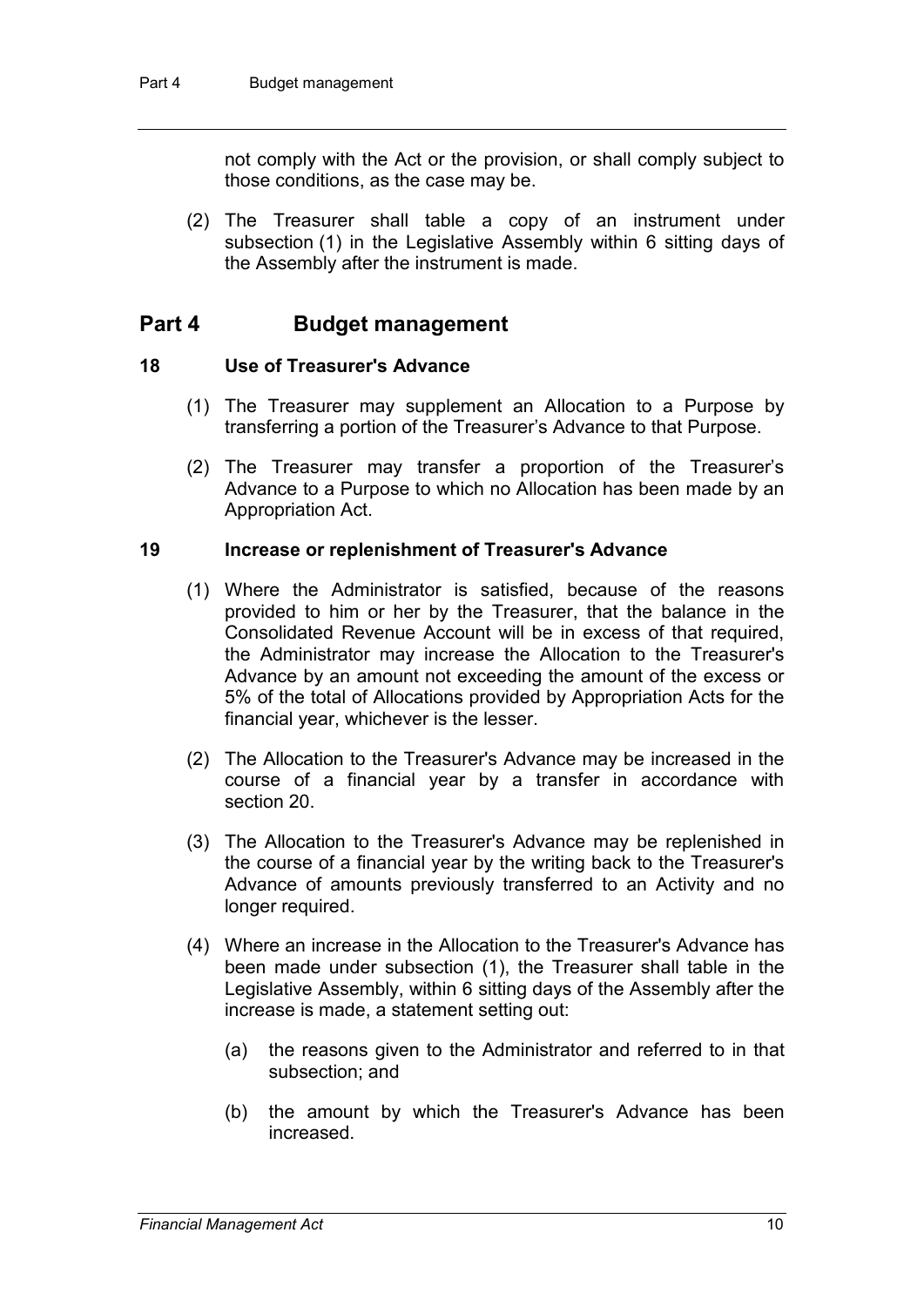#### **20 Transfer of allocations between activities**

- (1) An excess Allocation available to a Purpose of an Agency may, in accordance with a written direction of the Treasurer, be transferred to one or more Purposes of another Agency, if the Treasurer is of the opinion that it is necessary to do so for the administration of government.
- (1A) An excess Allocation available to a Purpose of an Agency may, in accordance with a written direction of the Treasurer, be transferred to another Purpose of the Agency, if the Treasurer is of the opinion that it is necessary to do so for the administration of government.
	- (2) The Treasurer shall table a direction under subsection (1) or (1A) in the Legislative Assembly within 6 sitting days of the Assembly after the direction is given.

#### **21 Allocation transferred with transfer of activity**

- (1) Where, after the passing of an Appropriation Act, the Administrator redistributes, in whole or in part, the public business amongst Agencies, the appropriate proportions, as determined by the Treasurer, of any Allocation involved shall be transferred accordingly.
- (2) For the purposes of accounting:
	- (a) receipts and expenditure relating to the public business redistributed under subsection (1) that are incurred before the redistribution occurred are taken to have occurred in the Agency to which the business is redistributed; and
	- (b) payments in relation to the redistributed business that were made from the Central Holding Authority before the redistribution occurred are taken to have been provided to the Purpose of the Agency to which the business is redistributed that is the same category of Purpose as the Purpose to which the payments were made.
- (3) The Treasurer shall table in the Legislative Assembly, within 6 sitting days of the Assembly after the transfer in pursuance of subsection (1), a statement of the amounts of Allocation transferred under subsection (1).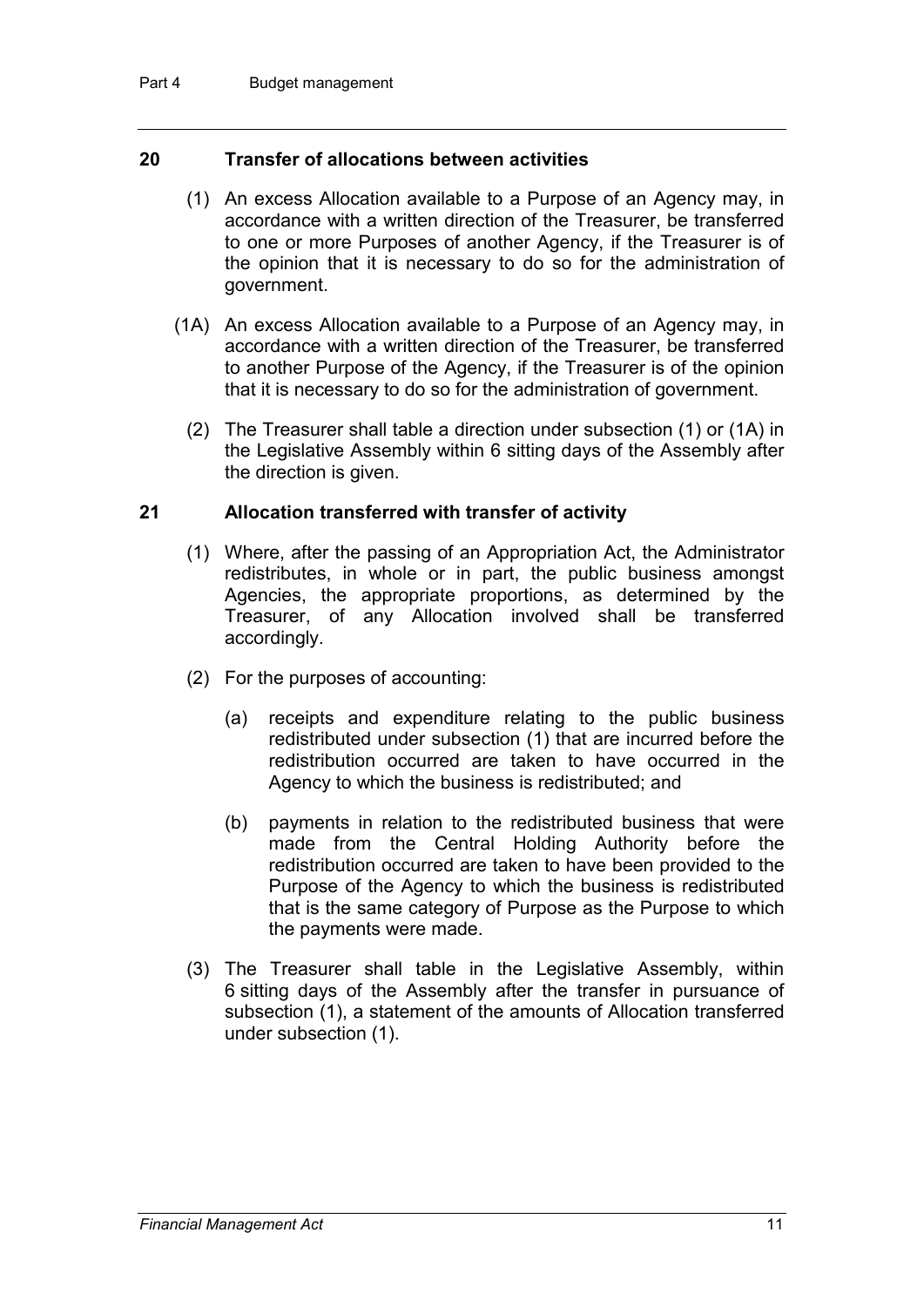#### **22 Transfer of allocation between financial years**

- (1) The Treasurer may, in writing, approve an additional Allocation of an amount not exceeding 5% of the Allocation for the financial year, and on the Treasurer so doing:
	- (a) the Allocation is increased by that amount for the financial year; and
	- (b) the subsequent financial year's forward estimate or Allocation, as the case may be, shall be deemed to be reduced by that amount.
- (2) If part of an Allocation in a financial year is not expended in the financial year, the Treasurer may, in writing, determine that an amount not exceeding 5% of the Allocation shall not lapse and on the Treasurer so doing:
	- (a) the Allocation is decreased by that amount for the financial year; and
	- (b) the subsequent financial year's forward estimate or Allocation, as the case may be, shall be deemed to be increased by that amount.
- (3) The Treasurer shall table an instrument of approval or determination under subsection (1) or (2) in the Legislative Assembly within 6 sitting days of the Assembly after signing it.

#### **24 Lapse of allocation**

An Allocation in respect of a financial year shall be available for the financial year only and, subject to section 22, the balance of the Allocation unexpended at the end of the financial year shall lapse and shall not be available in a subsequent financial year.

#### **26 Expenditure unclaimed**

Subject to any other law of the Territory, expenditure that is unclaimed by the person entitled to it for such period after it becomes payable as the Treasurer determines shall be paid into the Consolidated Revenue Account.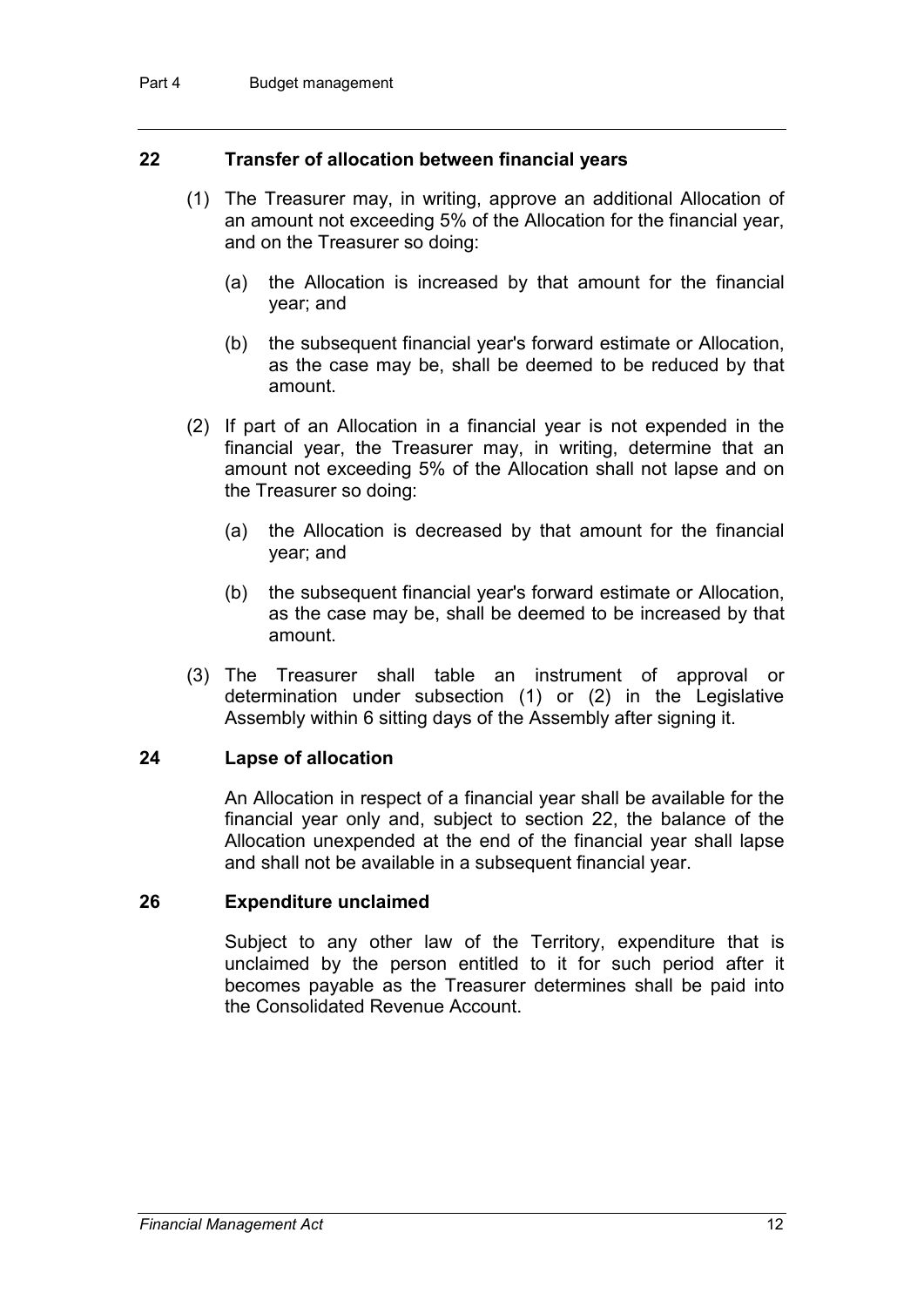### **Part 5 Funds management**

#### **27 Official bank accounts**

- (1) The Treasurer must open an official bank account under the name "Northern Territory Government Account" and may, as he or she thinks fit, open other official bank accounts.
- (1A) An official bank account may only be opened under subsection (1) with an authorised deposit-taking institution within the meaning of the *Banking Act 1959* of the Commonwealth.
	- (2) A person shall not, except by the authority of the Treasurer, open an official bank account.
	- (3) Except as otherwise provided by or under this or any other Act, all money shall be kept in an official bank account.
	- (4) Overdraft accommodation shall not be granted on an official bank account except by the authority of the Treasurer.
	- (5) All moneys collected or received by an employee of an Agency shall be paid daily, or at such other intervals of time as the Treasurer directs, to the credit of the Northern Territory Government Account or such other official bank account as the Treasurer directs.
	- (6) Money received and paid into an official bank account that is later ascertained to be not so payable may, with the approval of an Accountable Officer, be withdrawn from the official bank account and paid to the person lawfully entitled to it

#### **28 Withdrawal of money**

Money shall be withdrawn by an Accountable Officer from an official bank account in accordance with the Treasurer's Directions and not otherwise.

#### **29 Investment of money**

- (1) The Treasurer:
	- (a) may determine from time to time whether any, and if so what, amount of money standing at credit in an official bank account is available for investment; and
	- (b) may invest the amount in such investments as are from time to time permitted by or under this Act, and for such periods, as the Treasurer thinks fit.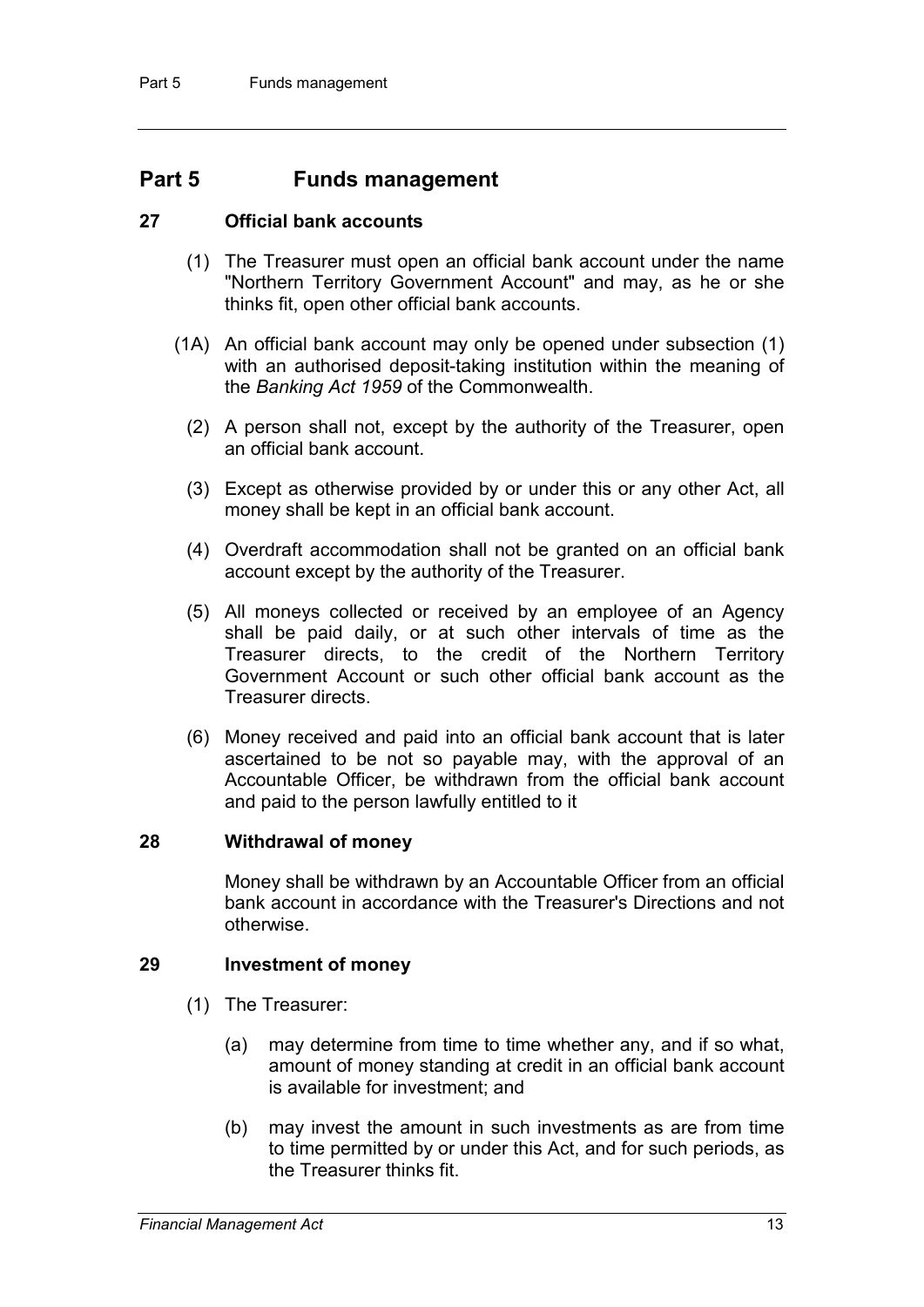- (2) The Treasurer shall not make an investment referred to in subsection (1) except:
	- (a) in securities of or guaranteed by the Government of the Territory, the Commonwealth or a State or another Territory of the Commonwealth;
	- (b) in deposits, debentures, promissory notes or other securities of a statutory body the obligations of which are guaranteed by the Government of the Territory, the Commonwealth or a State or another Territory of the Commonwealth;
	- (c) in deposits, debentures, promissory notes or other securities of a body corporate or an authorised deposit-taking institution within the meaning of the *Banking Act 1959* of the Commonwealth that maintains such minimum credit rating specified by the Treasurer as is published from time to time by a credit rating agency approved by the Treasurer;
	- (d) whether secured or unsecured:
		- (i) in capital market investments issued by a body corporate that maintains such minimum credit rating specified by the Treasurer as is published from time to time by a credit rating agency approved by the Treasurer;
		- (ii) in debentures, securities or other obligations of governments, government authorities or statutory bodies;
		- (iii) in promissory notes made by a body corporate referred to in paragraph (c) or a statutory body whether constituted under an Act of the Territory, the Commonwealth or a State or another Territory of the Commonwealth;
		- (iv) in futures contracts traded on a prescribed financial market (as defined in section 9 of the Corporations Act 2001) and in forward exchange or interest rate agreements complying with such terms and conditions as the Treasurer determines; or
		- (v) in notes, certificates, bonds, options, swaps, bills of exchange (specified by an entity specified in subsection (2)(a), (b) or (c)) and currency transactions in accordance with section 33(2);
	- (e) with a dealer in the short term money market with established lines of credit with the Reserve Bank of Australia or a lender of last resort; or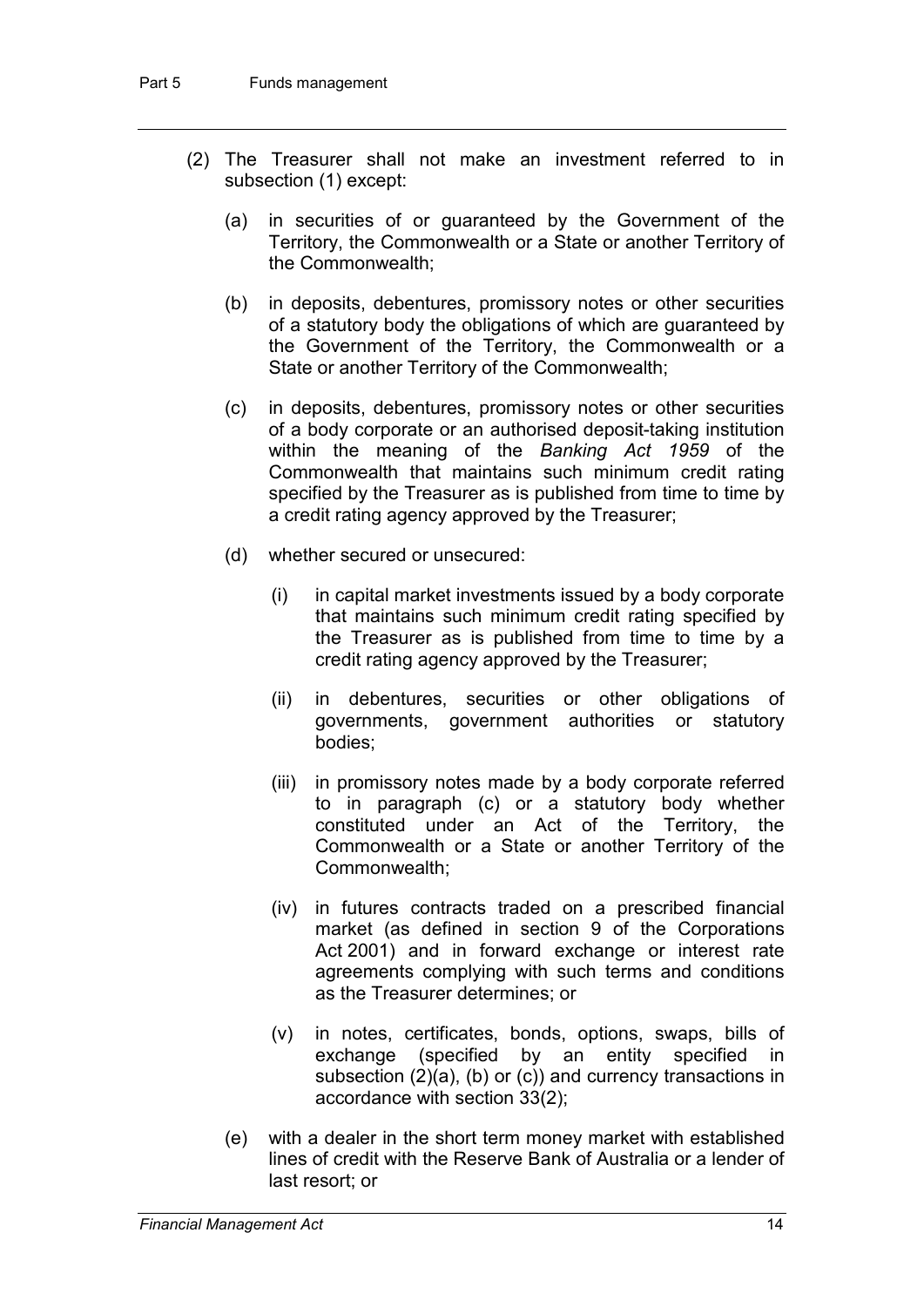- (f) in such other investments as the Treasurer determines.
- (3) The Treasurer shall table a determination under subsection (2)(f) in the Legislative Assembly within 6 sitting days of the Assembly after signing it.
- (4) Money received by the Treasurer as a result of an investment made under this section shall be paid to the official bank account from which the money the subject of the investment was drawn.

#### **30 No allocation needed for investment**

- (1) Payments of money made by the Treasurer in accordance with section 29 may be made without Allocation of money for the payments so made.
- (2) Payments of money from the Central Holding Authority for the repayment of the principal owing on a debt may be made without Allocation of money for the payments

#### **31 Lending**

- (1) The Treasurer may lend or advance money or otherwise make financial accommodation available to the Territory, an Agency, a local government council or other person.
- (1A) Money may be loaned under subsection (1) on the basis that if:
	- (a) certain conditions of the loan are satisfied; and
	- (b) the approval of the Treasurer is obtained,

the money loaned is not required to be repaid to the Territory.

- (2) The terms and conditions of lending shall be in accordance with the terms and conditions specified in the law authorising or permitting the advance.
- (3) The Accountable Officer of the Agency to which, or the relevant person to whom, the lending is made shall cause a record of the lending to be maintained.
- (4) The Accountable Officer shall review the record of the lending to ensure that lendings are properly repaid by the date on which they are due to be repaid.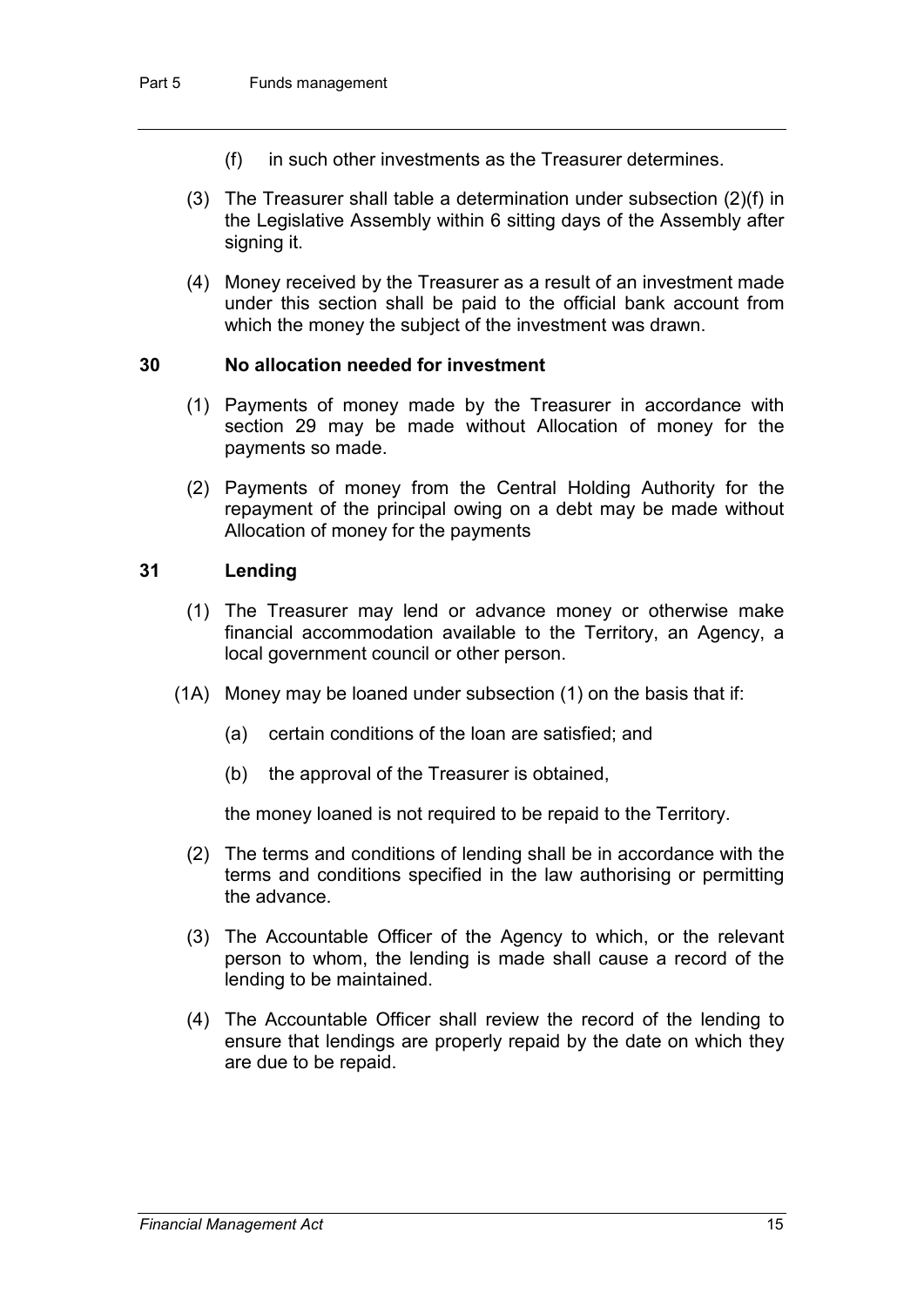#### **32 Borrowing**

- (1) The Treasurer may raise money or otherwise obtain financial accommodation in Australia or elsewhere for the Territory, an Agency, a local government council or other person.
- (2) No money shall be raised or financial accommodation otherwise obtained on the public credit of the Territory except by the authority of this Act or another law of the Territory.
- (3) Subject to this Act, the Territory may give security for the repayment of money raised or financial accommodation otherwise obtained on the public credit of the Territory and the payment of interest thereon.
- (4) All money raised or financial accommodation otherwise obtained by or on behalf of or received by the Territory pursuant to a financial agreement with the Commonwealth or otherwise on the public credit of the Territory shall be paid into an official bank account for credit to the Public Account.

#### **33 Other financial transactions**

- (1) The Treasurer may enter into interest rate swaps, currency swaps, hedge agreements, finance options, futures contracts or options, forward exchange rate agreements or analogous transactions, whether or not the transaction is entered into for the purpose of managing or protecting against a financial or currency risk.
- (2) Transactions relating to foreign currencies may be entered into with settlement fixed by reference to any time or circumstance.

#### **34 Guarantees and indemnities**

- (1) If in the opinion of a Minister, including the Treasurer, the Territory would benefit, that Minister may with the agreement of the Treasurer make arrangements for the Territory:
	- (a) to give a guarantee, on the terms the Treasurer thinks fit, that a person's specified financial obligations will be fulfilled; or
	- (b) to indemnify a person, on the terms the Treasurer thinks fit, for actual or potential liability in relation to the person's financial obligations.
- (2) Notwithstanding any other law of the Territory, an instrument effecting a guarantee or an indemnity referred to in subsection (1) shall be signed by the Treasurer, unless the Treasurer has agreed that it may be signed by the minister or some other person on behalf of the Territory.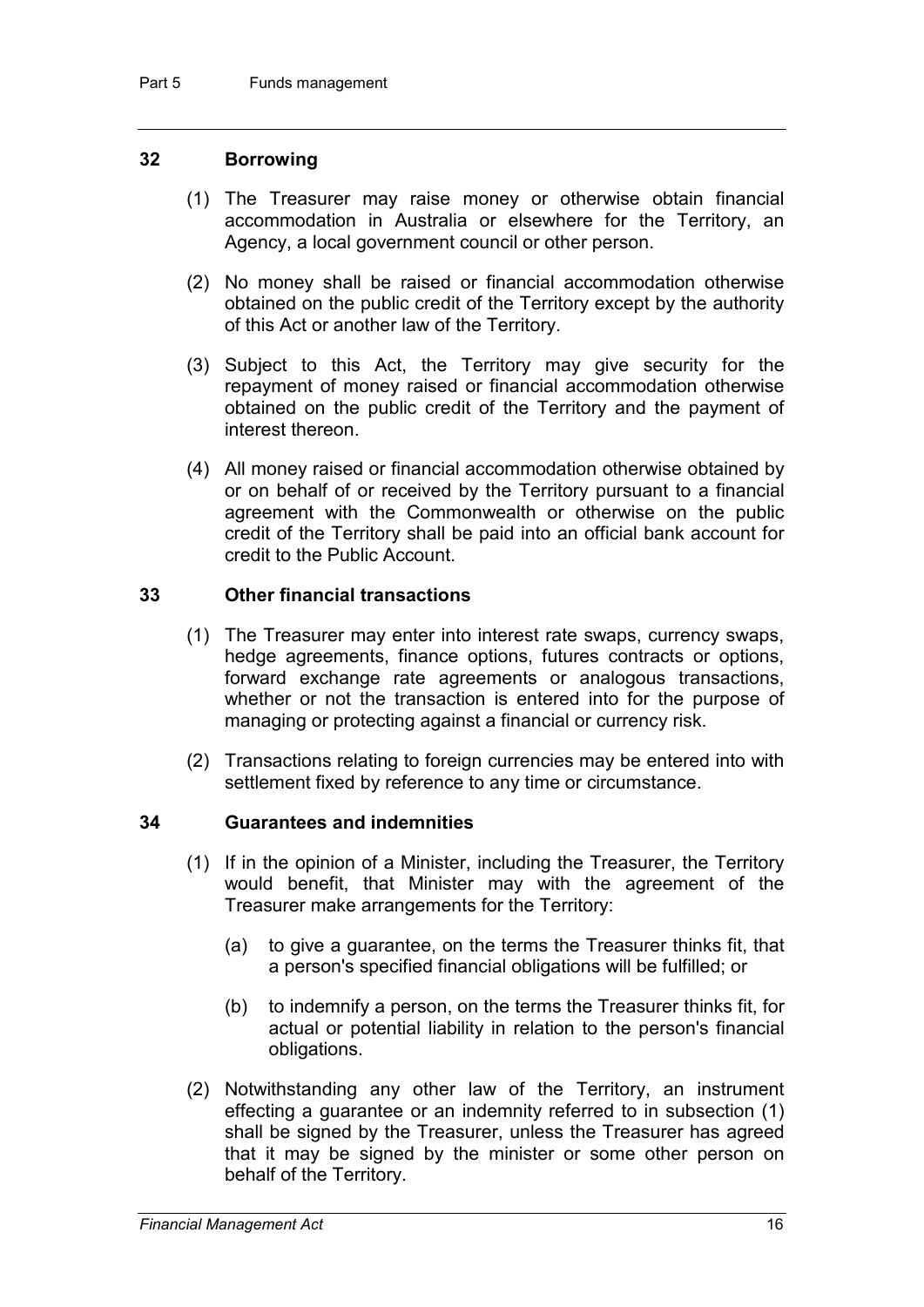#### **35 Losses and waivers**

- (1) The Treasurer may write off:
	- (a) irrecoverable amounts payable to the Territory or an Agency;
	- (b) losses or deficiencies of money; or
	- (c) the value of lost, deficient, condemned, unserviceable, abandoned or obsolete property.
- (2) The Treasurer may:
	- (a) waive or postpone the right of the Territory or an Agency to:
		- (i) the payment of an amount, or of an amount included in a class of amounts, payable to the Territory; or
		- (ii) the recovery of any property or of property included in a class of property; or
	- (b) dispose of property by way of gift where the Treasurer is satisfied that that course is the most appropriate action to be taken.
- (3) The power conferred by subsection (2) is in addition to, and does not derogate from, any other power conferred on the Treasurer by any other law of the Territory.

#### **36 Capital structure and dividends of Government Business Divisions**

- (1) The Treasurer may determine or alter the capital structure of an Agency or a Government Business Division, including by converting debt to equity, converting equity to debt, increasing equity, withdrawing equity, transferring assets and altering the equity base.
- (2) The Treasurer may determine that an Agency or a Government Business Division is to pay a dividend to the Territory, if he or she is satisfied that the Agency or Government Business Division has sufficient resources to do so.
- (3) A determination under subsection (1) or (2) may be made subject to the terms and conditions the Treasurer thinks fit.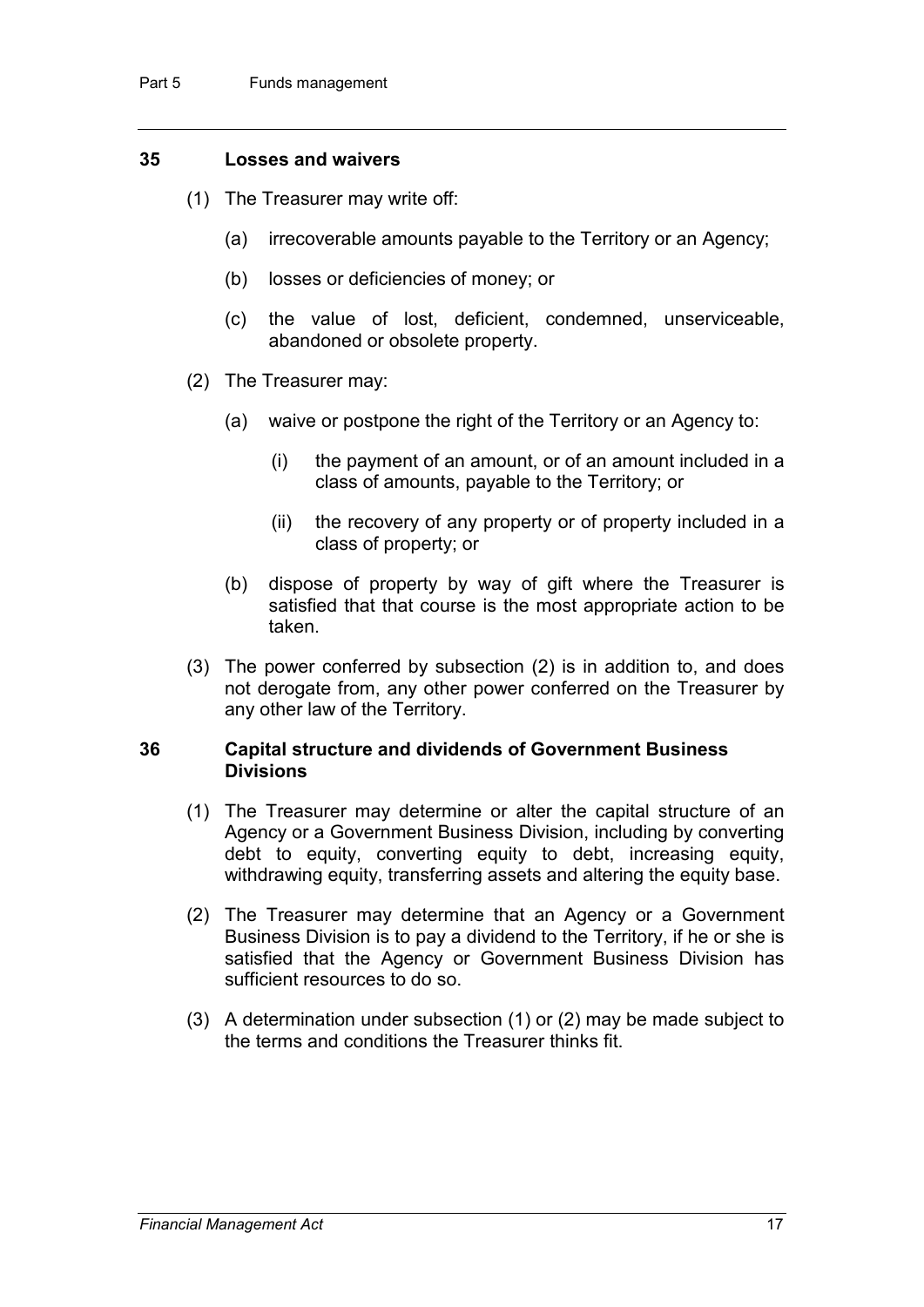#### **37 Ex gratia payments**

- (1) Notwithstanding anything contained in this Act, if the Treasurer is satisfied that, by reason of special circumstances, it is proper to do so, the Treasurer may direct the payment of an amount of money ex gratia.
- (2) Subsection (1) does not authorise a payment of money ex gratia unless the special circumstances arose in the course of the business of the Government of the Territory and unless money is lawfully available to make the payment.

### **Part 6 Administration**

#### **38 Treasurer's Directions**

- (1) The Treasurer may, from time to time, issue directions to Accountable Officers concerning the principles, practices and procedures to be observed in the administration of the financial affairs of the Territory and Agencies.
- (2) The Accountable Officer of an Agency, the Accountable Officer of the Central Holding Authority and each employee of an Agency must comply with the Treasurer's Directions.

#### **39 Delegation**

- (1) A person on whom a function is imposed or power conferred by or under this Act (whether by reference to an office or otherwise) may, by instrument in writing, delegate to a person or a person from time to time holding, acting in or performing the duties of a named office, designation or position any of those powers and functions, other than this power of delegation.
- (2) A power or function delegated under this section, when exercised or performed by the delegate is, for the purposes of this Act, deemed to have been exercised or performed by the person who delegated the power or function.
- (3) A delegation under this section does not prevent the exercise of a power or the performance of a function by the person who delegated the power or function.
- (4) This section does not apply to:
	- (a) the power to make regulations;
	- (b) a power related to the investigation or detection of offences or unlawful acts; or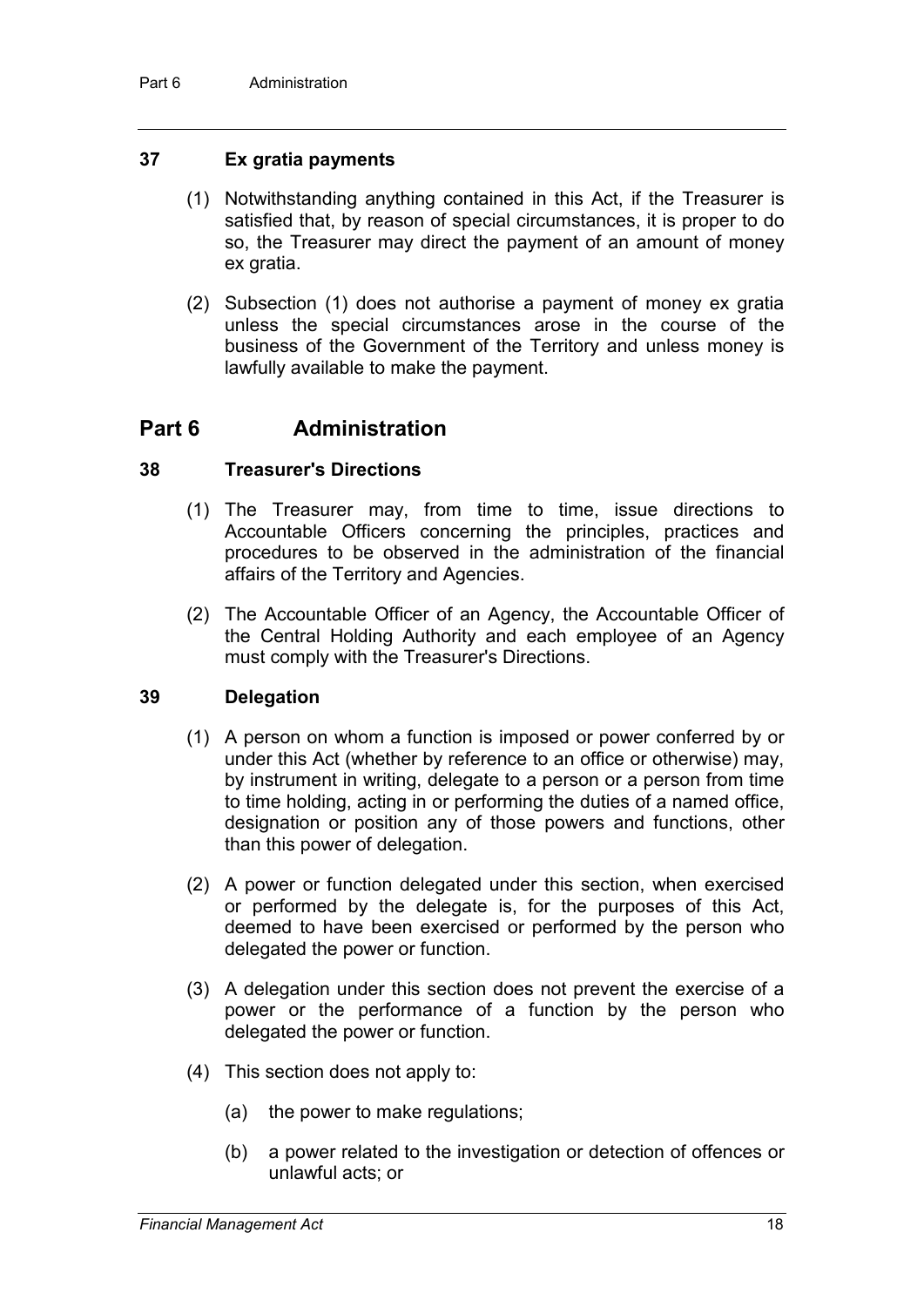(c) a power to delegate a power or function.

### **Part 7 Miscellaneous**

#### **40 Offences**

A person who contravenes or fails to comply with a provision of this Act that applies to him or her is guilty of an offence.

Penalty: 100 penalty units.

#### **41 Regulations**

The Administrator may make regulations, not inconsistent with this Act, prescribing all matters:

- (a) required or permitted by this Act to be prescribed; or
- (b) necessary or convenient to be prescribed for carrying out or giving effect to this Act,

and in particular for or in relation to:

- (c) the collection, receipt, custody, issue, expenditure, due accounting for and care and management of all moneys by or on behalf of the Territory or an Agency and whether inside or outside of Australia;
- (d) the recording, examination, inspection and checking of all receipts and expenditures and the keeping of all necessary accounts and records;
- (e) the requirements in respect of records and documents;
- (f) the custody, issue, sale or other disposal and writing off of property and the proper accounting for and stocktaking of that property;
- (g) the liability of persons for or in relation to the loss of money or property of the Territory or an Agency and the repair and replacement of property damaged or destroyed;
- (h) the apportionment of such liability between persons;
- (j) the disposal of unclaimed property;
- (k) the inspection and examination by a person other than the Auditor-General and the checking of books, accounts, statements, returns, records and vouchers prepared and kept outside Australia in respect of money and property referred to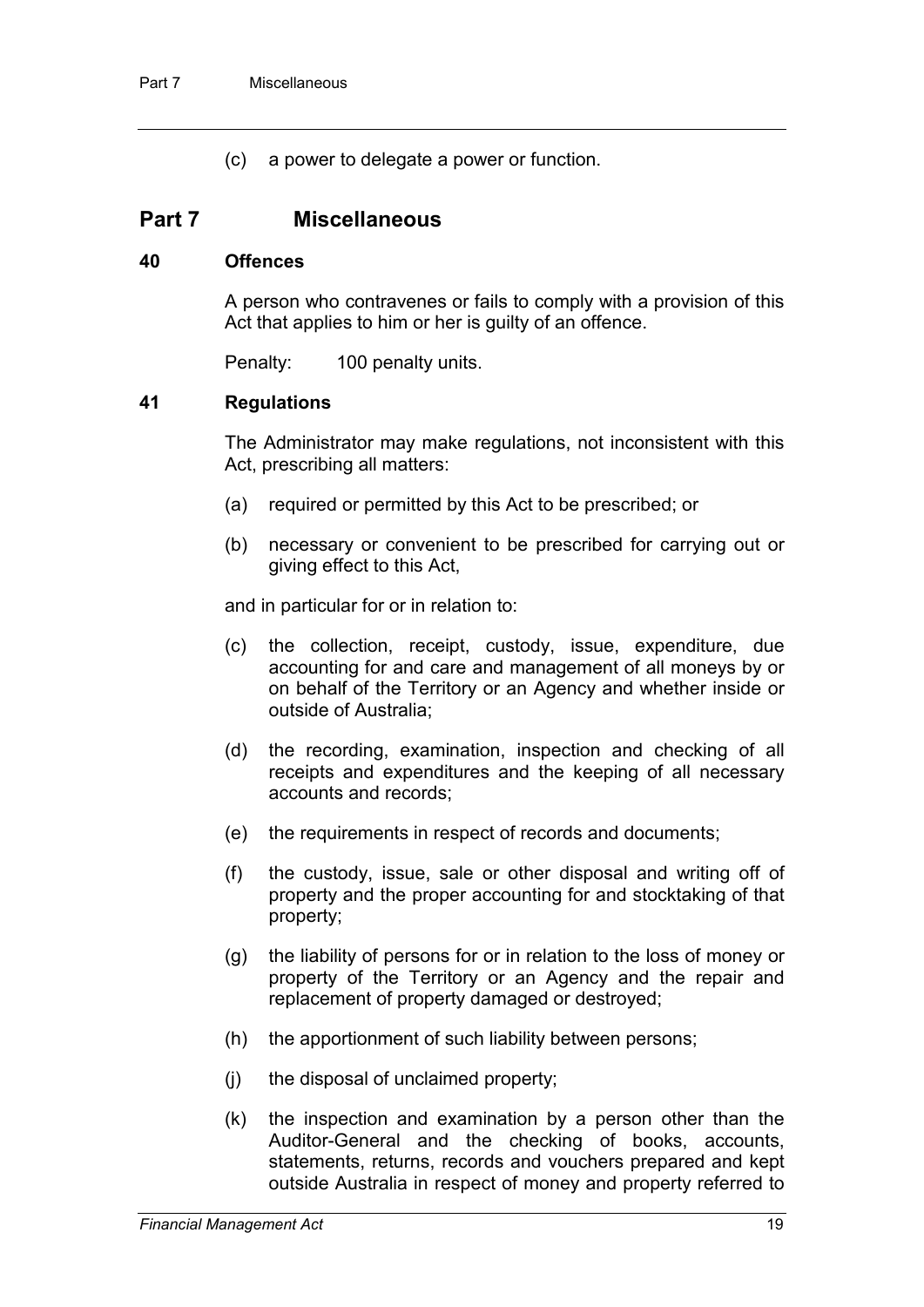in paragraph (c) outside of Australia;

- (m) the issue of securities or kinds of securities in relation to borrowings by the Territory, Agencies or other statutory corporations;
- (n) the inscription, transmission and transfer of such securities;
- (p) the payment of interest in respect of such borrowings;
- (q) the redemption of such securities;
- (r) the conduct and management of registries established for the purposes of this Act; and
- (s) imposing penalties, not exceeding 50 penalty units, for a breach of the Regulations.

### **Part 8 Repeal, savings and transitional**

#### **42 Repeal**

The Acts specified in the Schedule are repealed.

#### **43 Previous authorities and procedures to suffice**

Where, after the commencement of this Act, a payment is required to be made or an expenditure committed in respect of which this Act, the Regulations or the Treasurer's Directions would have required an authority to be given or a procedure to be followed at a time which, in the ordinary course of events, would have been before that commencement, it shall be sufficient if a like authority was given or a like procedure was followed in relation to that payment or that commitment before the commencement of this Act.

#### **44 Money held in trust accounts**

- (1) On the commencement of this Act all Trust Accounts under section 6 or 59 of the *Financial Administration and Audit Act* as in force immediately before that commencement shall be deemed to be closed and the funds standing to the credit of those accounts shall, subject to subsection (2), be transferred on the directions of the Treasurer into such Operating Accounts and Accountable Officer's Trust Accounts under this Act as the Treasurer thinks fit, and the Treasurer has the necessary power and authority to give such directions.
- (2) In giving a direction under subsection (1) the Treasurer shall ensure that the Operating Account into which the funds are to be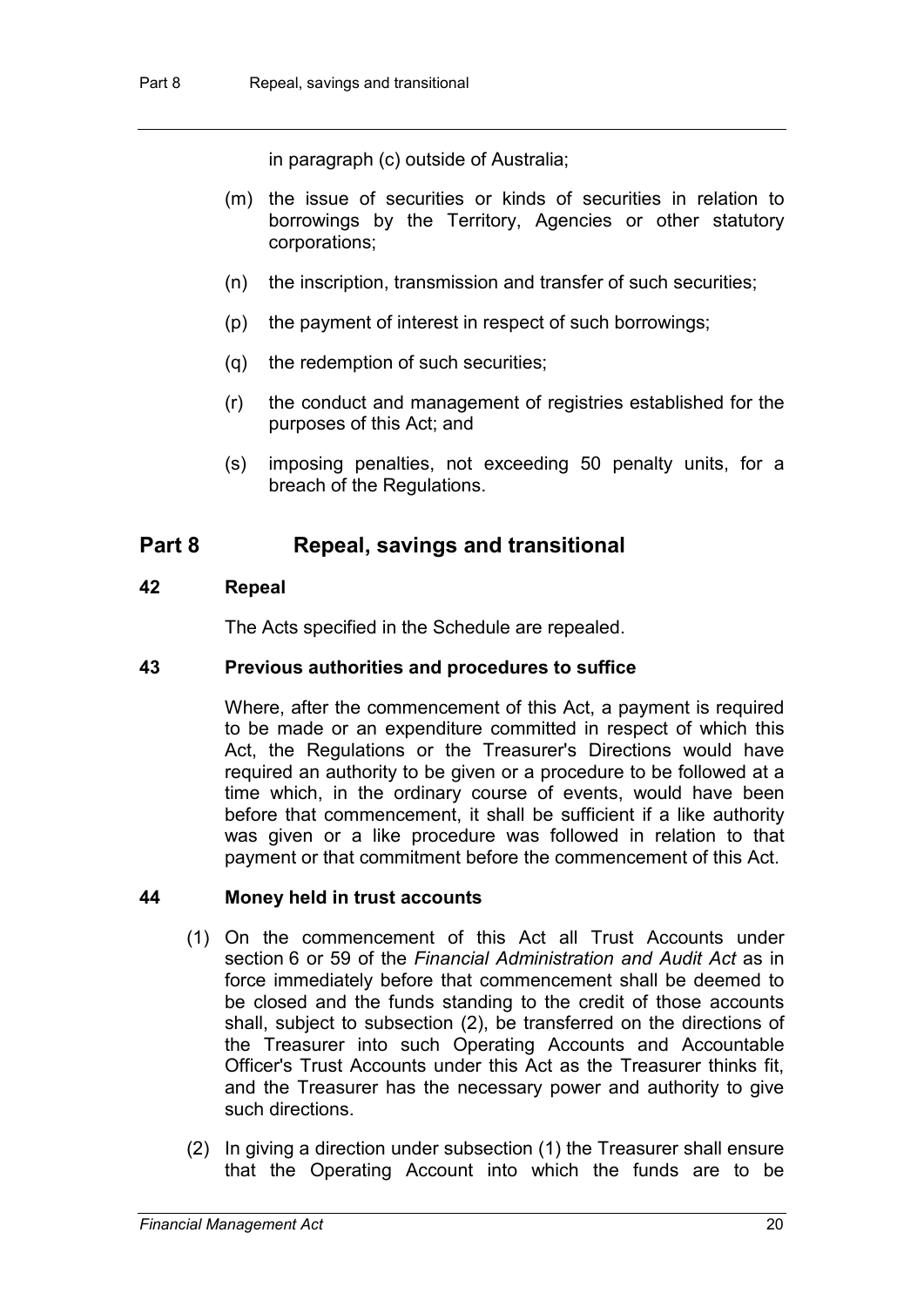transferred is that in respect of an Agency having a function most closely related to the function or purpose for which the funds were held in the original Trust Account and that they will be held after their transfer subject to such conditions as the Treasurer thinks necessary to ensure their appropriate use for the function or purpose.

#### **45 Saving of Regulations**

The:

- (a) *Treasury Regulation* (other than Part III); and
- (b) *Treasury (Northern Territory Stock) Regulation*,

as in force immediately before the commencement of this Act, shall continue in force, and may be repealed or amended, as if made under this Act.

#### **46 Transitional matters**

(1) In this section:

*commencement day* means the day on which the *Financial Management Amendment Act 2002* comes into operation.

*current Act* means this Act as in force immediately after commencement day.

*former Act* means this Act as in force immediately before commencement day.

- (2) A reference in an instrument of a legislative or administrative character to the Consolidated Revenue Account is taken to be a reference to the Central Holding Authority.
- (3) An official bank account within the meaning of the former Act continues in existence under the current Act as if it were an account opened under section 27 of the current Act.
- (4) An action taken on or after 1 July 2002 but before commencement day that would have been authorised if the current Act had been in force on the day the action was taken is taken to have been authorised under the former Act.
- (5) The Under-Treasurer is taken to have been appointed under section 4 of this Act as the Accountable Officer of the Central Holding Authority for the period on and from 1 July 2002 until commencement day.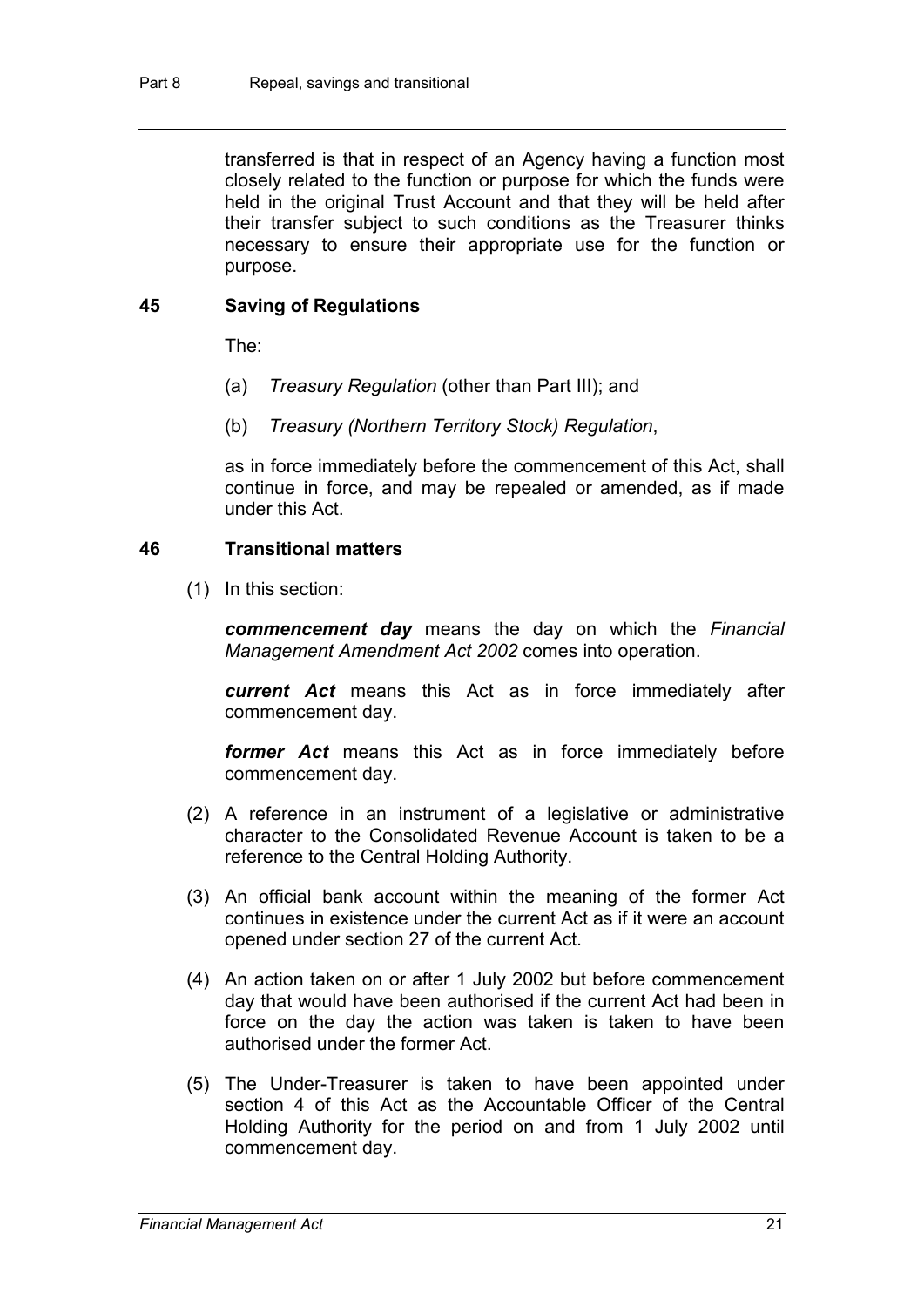### **Schedule**

section 42

### Acts Repealed

| <b>Financial Administration and Audit Ordinance 1978</b>                | (No. 37 of 1978)  |
|-------------------------------------------------------------------------|-------------------|
| Financial Administration and Audit Act (No. 2) 1978                     | (No. 89 of 1978)  |
| Financial Administration and Audit Act (No. 3) 1978                     | (No. 20 of 1979)  |
| <b>Financial Administration and Audit Act 1979</b>                      | (No. 96 of 1979)  |
| Financial Administration and Audit Act (No. 2) 1979                     | (No. 147 of 1979) |
| <b>Financial Administration and Audit Amendment</b><br>Act 1982         | (No. 39 of 1982)  |
| <b>Financial Administration and Audit Amendment</b><br>Act 1983         | (No. 39 of 1983)  |
| <b>Financial Administration and Audit Amendment</b><br>Act 1984         | (No. 18 of 1984)  |
| <b>Financial Administration and Audit Amendment</b><br>Act 1987         | (No. 46 of 1987)  |
| <b>Financial Administration and Audit Amendment</b><br>Act 1988         | (No. 34 of 1988)  |
| <b>Financial Administration and Audit Amendment</b><br>Act 1989         | (No. 15 of 1989)  |
| <b>Financial Administration and Audit Amendment</b><br>Act 1990         | (No. 26 of 1990)  |
| <b>Financial Administration and Audit Amendment</b><br>Act 1992         | (No. 30 of 1992)  |
| <b>Financial Administration and Audit Amendment</b><br>Act 1993         | (No. 16 of 1993)  |
| <b>Financial Administration and Audit Amendment Act</b><br>(No. 2) 1993 | (No. 55 of 1993)  |
| <b>Financial Administration and Audit Amendment</b><br>Act 1994         | (No. 1 of 1994)   |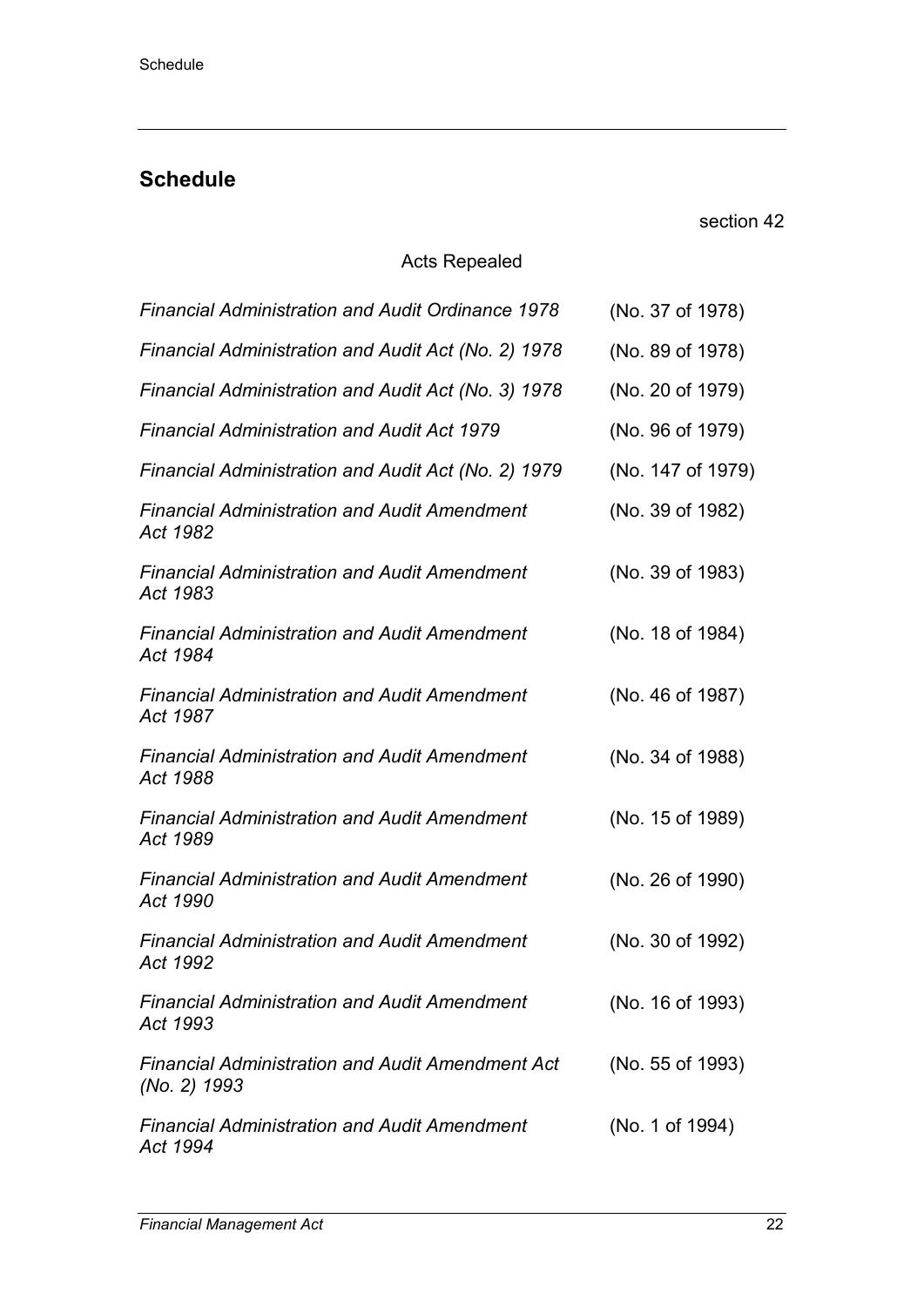#### **ENDNOTES**

**1 KEY**

Key to abbreviations

**amd = amended od = order app = appendix om = omitted bl = by-law**<br>**ch = Chapter ch = Chapter r = regulation/rule cl = clause rem = remainder**  $exp = expires/expired$ <br>**f** = forms **f** = forms <br> **s** = section<br> **Gaz** = Gazette <br> **sch** = Sche *Gaz* = *Gazette* **being the schiff of the schedule**<br> **b c schiff in the schedule**<br> **c schiff in the schedule**<br> **schiff in the schedule**<br> **schiff in the schedule**<br> **schiff in the schedule hdg = heading sdiv = Subdivision nc = not commenced**

**renum = renumbered**<br>rep = repealed **ins = inserted SL = Subordinate Legislation lt = long title sub = substituted**

#### **2 LIST OF LEGISLATION**

# *Financial Management Act 1995* **(Act No. 4, 1995)**

Assent date 21 March 1995<br>Commenced 1 April 1995 (G Commenced 1 April 1995 (*Gaz* S13, 31 March 1995)

#### *Statute Law Revision Act 1997* **(Act No. 17, 1997)**

| Assent date | 11 April 1997                                     |
|-------------|---------------------------------------------------|
| Commenced   | s 16: 10 December 1997; rem: 1 May 1997 (Gaz G17, |
|             | 30 April 1997, p 2)                               |

*Financial Institutions (Miscellaneous Amendments) Act 1997* **(Act No. 23, 1997)** 2 June 1997<br>2 June 1997 Commenced

#### *Financial Management Amendment Act 1999* **(Act No. 75, 1999)**

| Assent date | 23 December 1999                               |
|-------------|------------------------------------------------|
| Commenced   | 26 January 2000 (Gaz G3, 26 January 2000, p 3) |

*Financial Management Amendment Act 2001* **(Act No. 7, 2001)** Assent date

| Assent date | 22 June 2001       |
|-------------|--------------------|
| Commenced   | 22 June 2001 (s 2) |

# *Financial Management Amendment Act 2002* **(Act No. 49, 2002)**

Assent date 9 October 2002<br>Commenced 9 October 2002 9 October 2002

# *Financial Management Amendment Act 2003* **(Act No. 27, 2003)**

26 June 2003 Commenced 30 June 2003 (s 2)

#### **3 SAVINGS AND TRANSITIONAL PROVISIONS**

s 6 *Financial Management Amendment Act 2003* (Act No. 27, 2003)